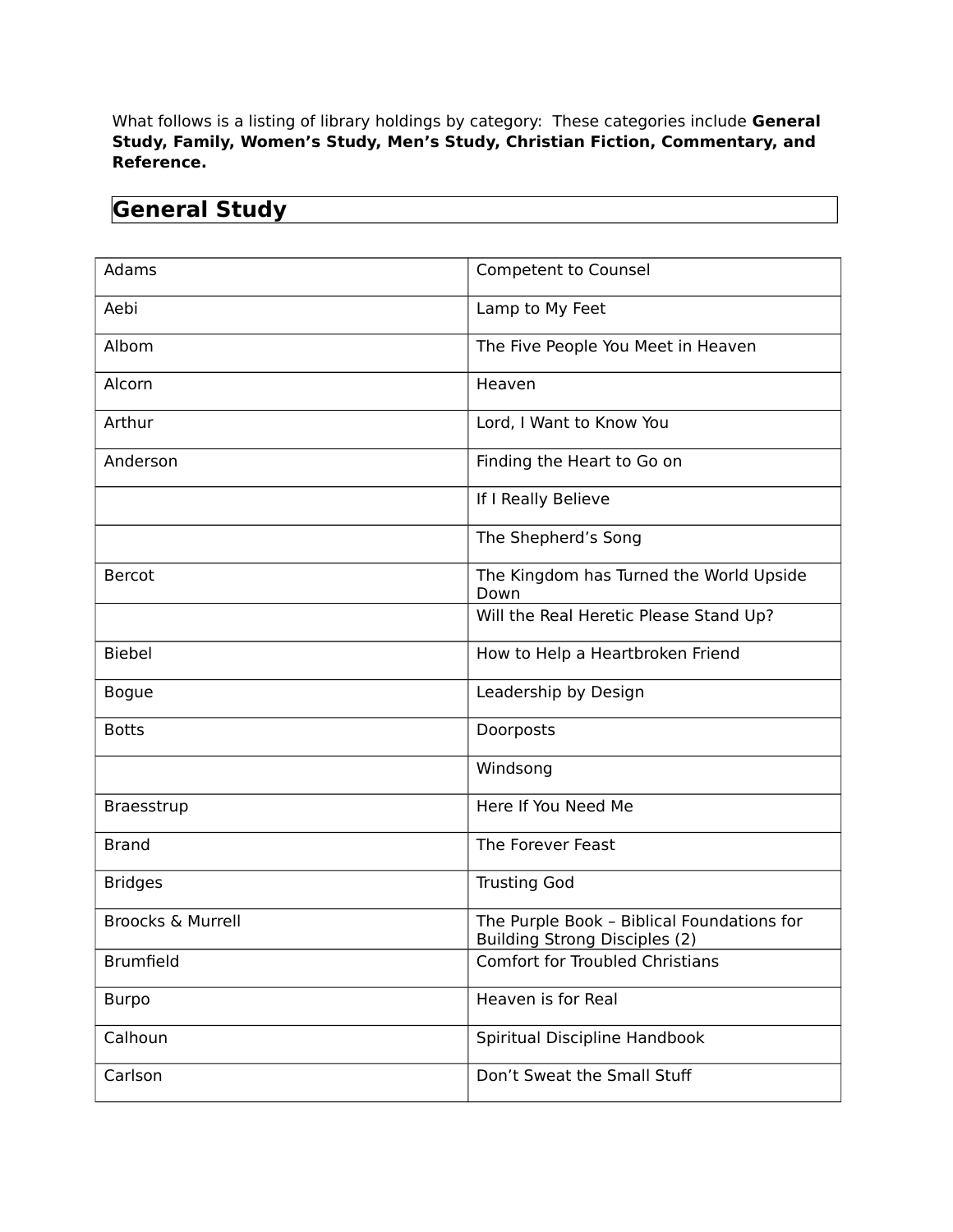| Carman          | Raising the Standard                                              |
|-----------------|-------------------------------------------------------------------|
|                 |                                                                   |
| Chambers        | My Utmost for His HIghest                                         |
| Chan            | Crazy Love                                                        |
| Chapman         | Choosing to See                                                   |
| Colson          | How Now Shall We Live?                                            |
| Creel           | Perspectives: A Spiritual Life Guide for<br>Twenty-<br>Somethings |
| Davidheiser     | <b>Evolution and Christian Faith</b>                              |
| Doudera         | <b>Wealth Conundrum</b>                                           |
| Dozier          | Come Let Us Adore Him                                             |
| Echols          | The Most Excellent Way (2)                                        |
| Enns            | Everything Happens for a Reason                                   |
| Ehrman          | Jesus: Apocalyptic Prophet                                        |
| Eichman         | The Road to Forgiveness                                           |
| Eims            | The Lost Art of Disciple                                          |
| Elliot          | The Gates of Splendor                                             |
| Enroth          | <b>Churches That Abuse</b>                                        |
| Ergenbright     | The Art of God                                                    |
| Fee & Stewart   | How to Read the Bible for All It's Worth                          |
| Faulkner        | Making Things Right (3)                                           |
| Foster          | <b>Celebration of Discipline</b>                                  |
|                 | Freedom of Simplicity                                             |
| Foster, Richard | Prayer                                                            |
| Fudge           | The Great Rescue                                                  |
| Gessler         | When Critics Ask                                                  |
| Girgone         | Joshua in the Holy Land                                           |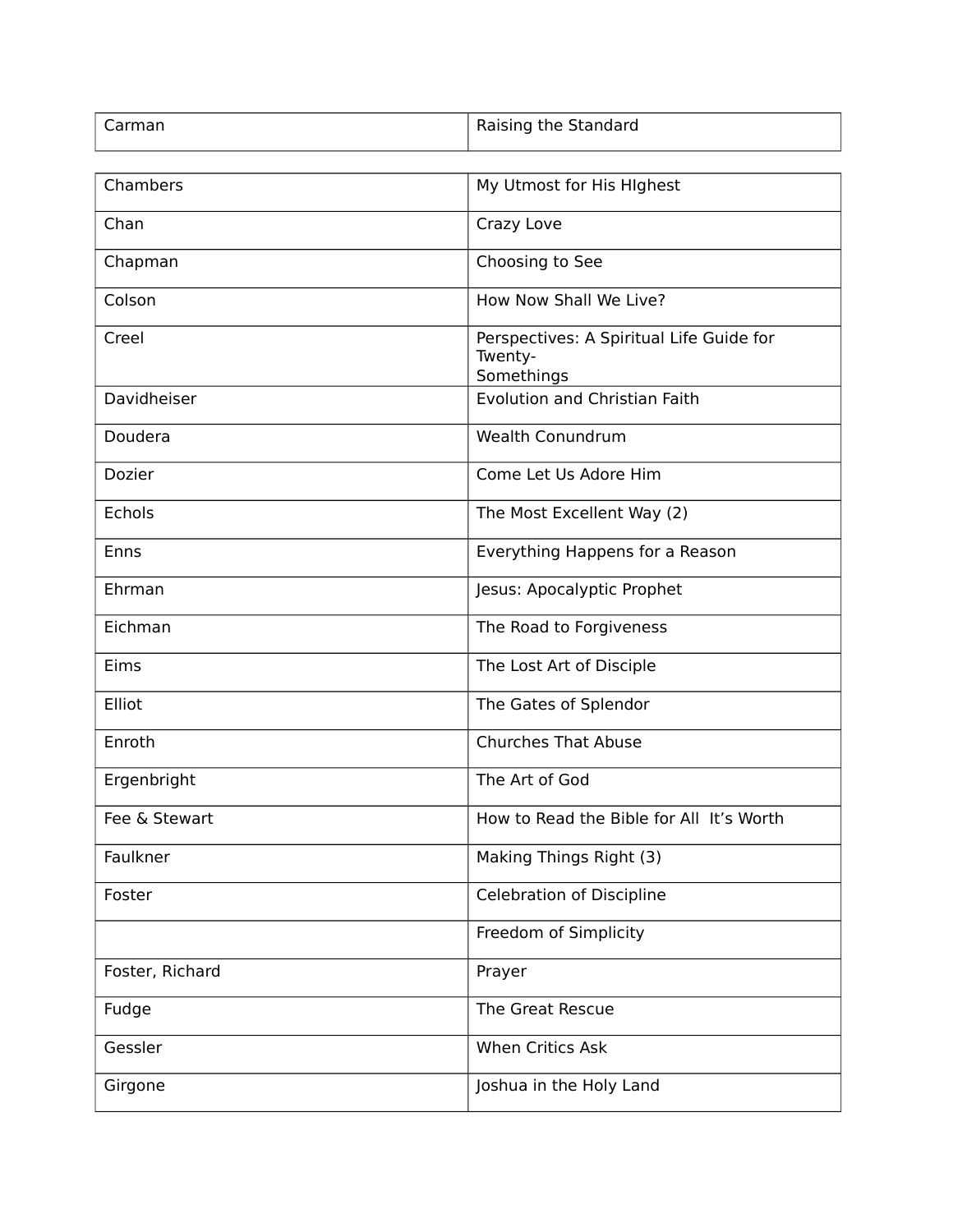| Goodmiller | The Secret Place          |
|------------|---------------------------|
| Gosselin   | <b>Multiple Blessings</b> |

| Graham        | Angels                                                  |
|---------------|---------------------------------------------------------|
| Graham        | <b>Nearing Home</b>                                     |
| Gruman        | Aftershock                                              |
| Hobe          | Coping                                                  |
| Holloway      | Renewing God's People (2)                               |
| Hollingsworth | Just Between Friends                                    |
| Hughes        | I Am Potential                                          |
| Hunt          | The Mind of Christ (2)                                  |
| Hybels        | Just Walk Across the Room (book and guide)              |
|               | Too Busy not to Pray x2                                 |
| Inch          | Twelve Who Changed the World                            |
| Ingram        | God as He Longs for You to See Him                      |
| Jackson       | It's All About Him                                      |
| Jaynes        | At Home with God                                        |
| Jennings      | You Can be a Soul Winner                                |
| Jones         | <b>Behold and Become</b>                                |
| Jones         | Strong in the Grace                                     |
| Keller        | The Prodigal God                                        |
| Kinnaman      | You Lost Me: Why Young Christians Are<br>Leaving Church |
| Layton        | <b>Burning Bushes</b>                                   |
|               | This Grace Also (2)                                     |
| LaHaye        | Why You Act the Way You Do                              |
| Laurie        | Every Day with Jesus                                    |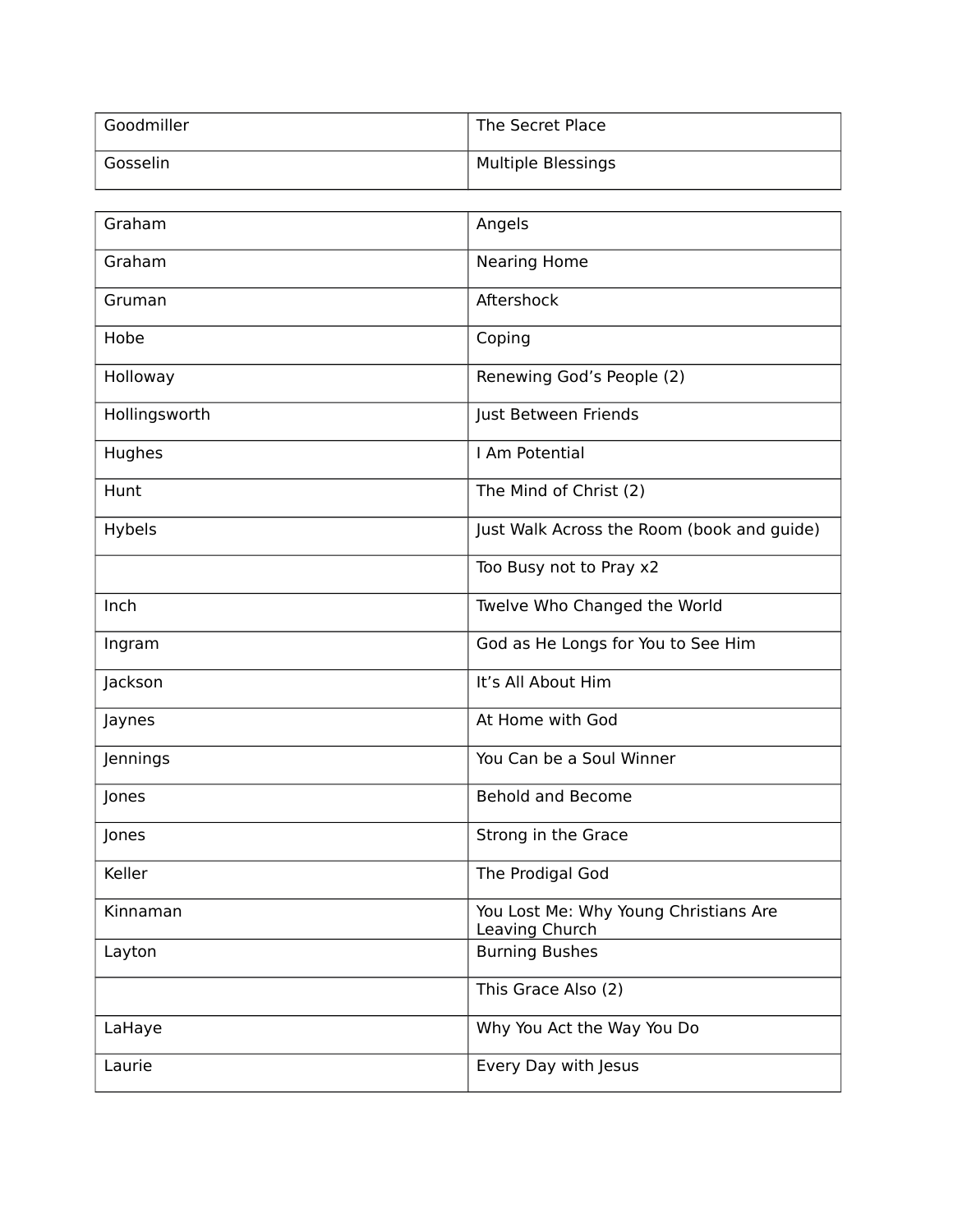| Lewis    | The Beloved Works of C. S. Lewis |
|----------|----------------------------------|
| Lewis    | The Joyful Christian             |
| Littauer | Journey to Jesus                 |
| Little   | Guide to Evangelism              |
|          | Know Why You Believe             |
| Lockyer  | All the Apostles of the Bible    |
| Lucado   | And the Angels Were Silent (3)   |

|           | Applause of Heaven (2)             |
|-----------|------------------------------------|
|           | A Gentle Thunder (2)               |
|           | A Heart Like Jesus                 |
|           | <b>God Came Near</b>               |
|           | The Great House of God (2)         |
|           | He Still Moves Stones              |
|           | In the Grip of Grace               |
|           | It's Not About Me                  |
|           | James (Life Lessons) (4)           |
|           | Let the Journey Begin              |
|           | <b>Next Door Savior</b>            |
|           | No Wonder They Call Him the Savior |
|           | Safe in the Shepherd's Arms        |
|           | <b>Traveling Light</b>             |
|           | When God Whispers Your Name (2)    |
| MacArthur | The Gospel According to Jesus      |
|           | 12 Ordinary Men                    |
| MacDonald | Ordering Your Private World (2)    |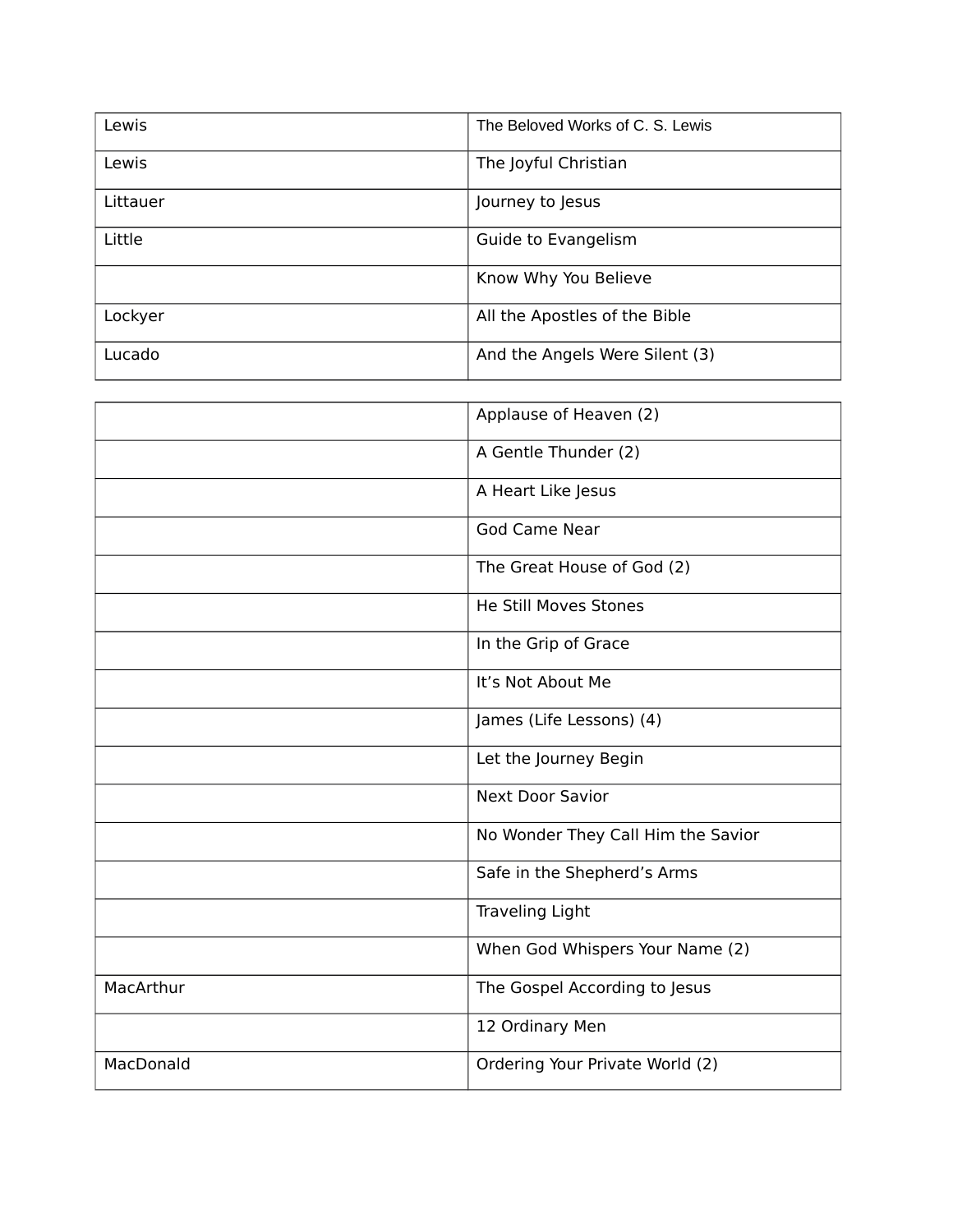| McGraw (Dr. Phil) | Self Matters: Creating your Life from Inside<br>out |
|-------------------|-----------------------------------------------------|
| McLaren           | A New Kind of Christian                             |
| Martin            | Kingdom of the Cults                                |
| McDowell          | Evidence that Demands a Verdict (Vol 1)             |
|                   | New Evidences (Vol 1 & 2)                           |
|                   | <b>Resurrection Factor</b>                          |
|                   | Why Wait?                                           |
| McLaughlin        | Heaven in the Real World                            |
| McGuiggan         | Celebrating the Wrath of God                        |

|               | Jesus, Hero of My Soul       |
|---------------|------------------------------|
|               | The World of the Towel       |
| McFarlane     | IfQuestions for the Soul     |
| McLarty       | Journey of Faith             |
| Mehl          | Meeting God at a Dead End    |
| Meyer         | Elijah                       |
| Miller        | Blue Like Jazz               |
| <b>Nee</b>    | Joyful Heart                 |
|               | Love Not the World           |
| <b>Newell</b> | <b>Trusted Leader</b>        |
| <b>Noble</b>  | I Found God in Soviet Russia |
| Oglivie       | The Other Jesus              |
|               | Making Stress Work for You   |
| Olin          | Rx for Healing               |
| Omartian      | Lord I want to Be Whole      |
| Ortberg       | If You Want to Walk on Water |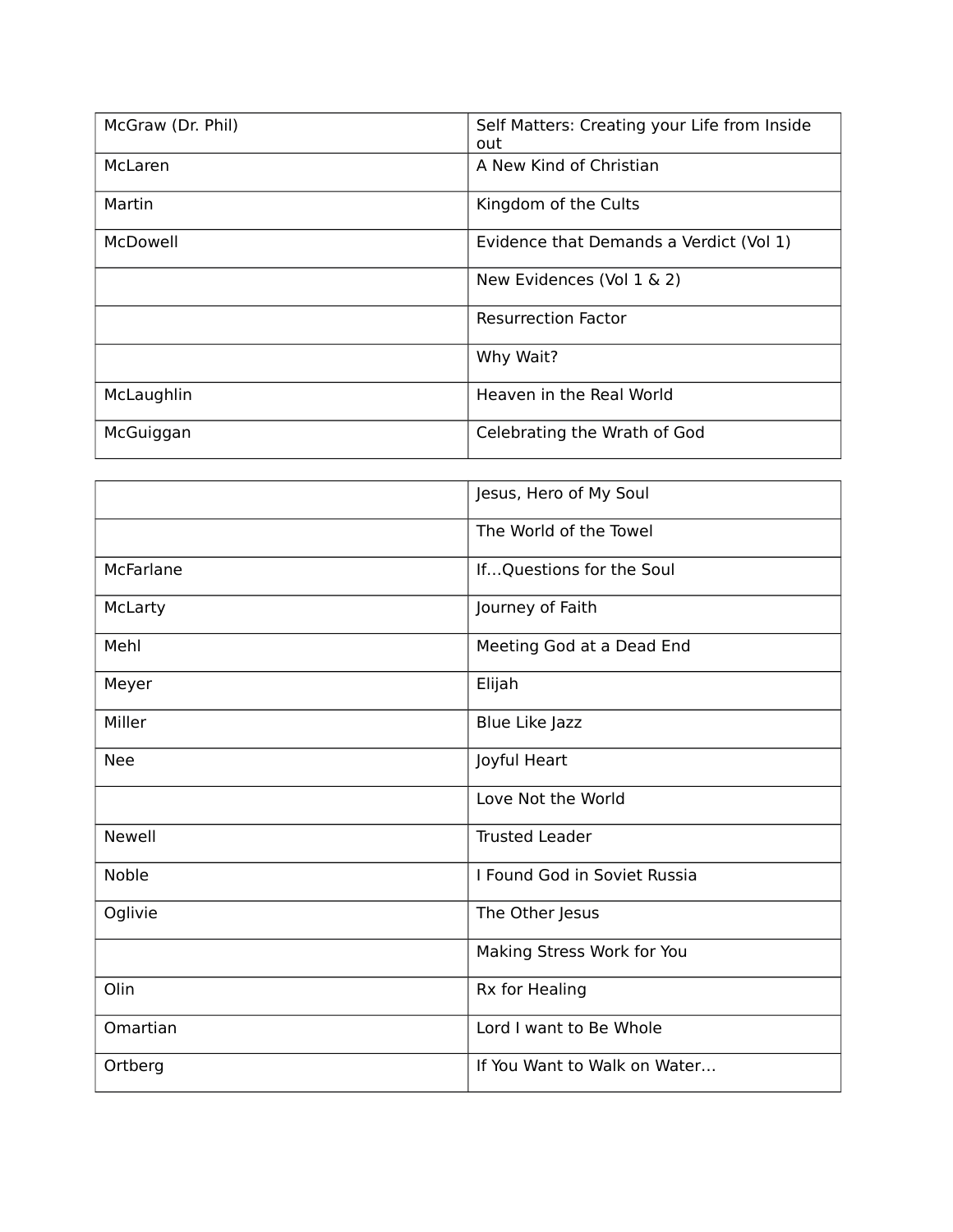| Osteen    | Your Best Life Now          |
|-----------|-----------------------------|
| Peck      | People of the Lie           |
| Peretti   | The Visitation              |
| Piper     | 90 Minutes in Heaven        |
|           | The Passion of Jesus Christ |
| Renfroe   | Common Sense Religion       |
| Sande     | The Peace Maker             |
| Schaeffer | Affliction                  |
| Schott    | How to Triumph over Trivia  |
|           | <b>I Stand Amazed</b>       |
|           | Spiritual Aerobics (2)      |
| Schrock   | One Anothering              |

| Seidman and Graves | Heaven on Earth                        |
|--------------------|----------------------------------------|
| Shank              | Children Mean the World to God         |
|                    | Loosening Your Grip (3)                |
| Sheldon            | In His Steps                           |
| Shelly             | Falling in Love with Jesus' People     |
|                    | The Lamb and His Enemies               |
|                    | Prepare to Answer                      |
|                    | Things That Last                       |
|                    | What Would Jesus Do Today?             |
| Shriver            | Just Who Will It Be?                   |
| Smith              | <b>Baptism</b>                         |
|                    | The Christian's Secret to a Happy Life |
|                    | Who is My Brother?                     |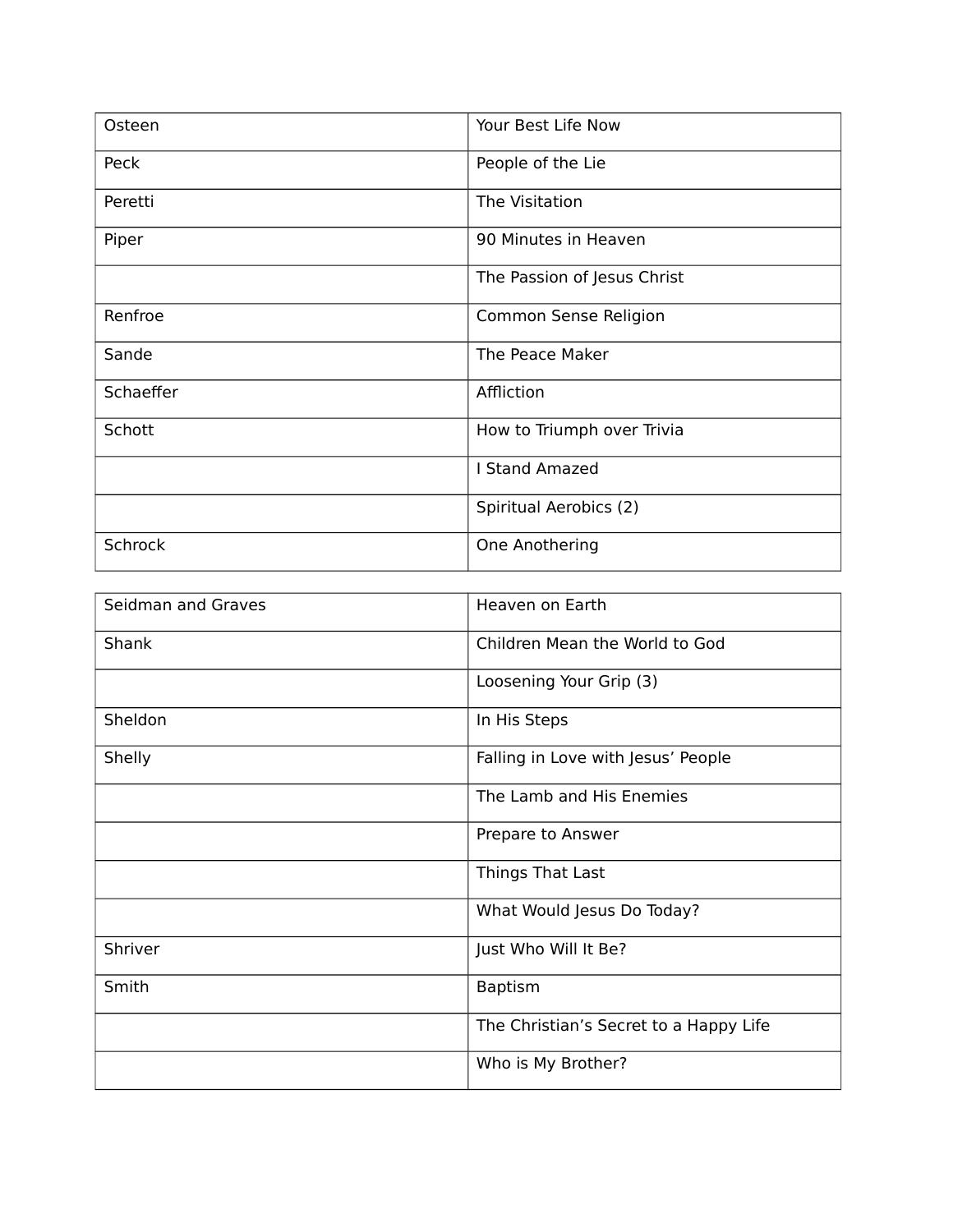| Spangler     | Faith, Hope, and Hilarity             |
|--------------|---------------------------------------|
| Stewart      | Go Ye Means Go Me                     |
| <b>Stott</b> | <b>Baptism and Fullness</b>           |
|              | Contemporary Christian (2)            |
| Strobel      | Experiencing the Passion of Jesus     |
| Sumrall      | Jerusalem: Where Empires Die          |
| Sterrett     | How to Understand Your Bible          |
| Swindoll     | Come Before Winter                    |
|              | The Daily Grind (2)                   |
|              | The Grace Awakening                   |
|              | Growing Strong in the Seasons of Life |
|              | Improving Your Serve                  |
|              | Man to Man                            |
|              | Strengthening Your Grip               |
|              | Strike the Original Match             |
|              | Three Steps Forward, Two Steps Back   |
| Tate         | Habits of a Loving Heart              |
| Telfer       | What Wouldn't Jesus Do?               |
| Tippens      | Pilgrim Heart                         |
| Trent        | Learning to Breathe Again             |
| Van Ryn      | Mistaken Identity                     |
| Waddey       | Introducing the Church of Christ      |
| Wagner       | The Healthy Church                    |
| Walker       | Life in the Holy Spirit               |
| Warren       | Purpose Driven Life                   |
| Webber       | <b>Common Roots</b>                   |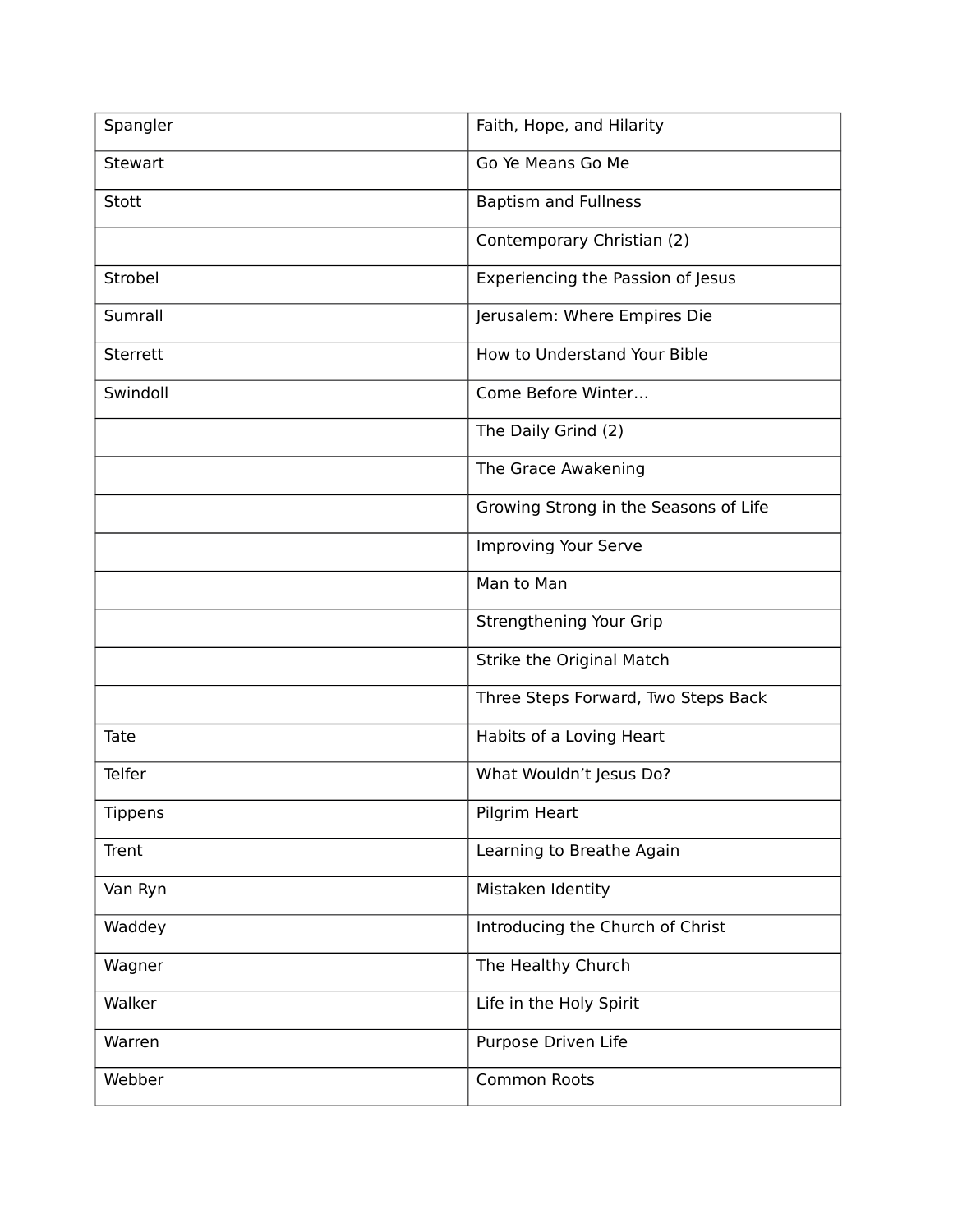|          | Worship is a Verb                  |
|----------|------------------------------------|
| Weber    | Spirit Warriors (3)                |
| Willard  | Renovation of the Heart            |
|          | Spirit of the Disciplines          |
| Willke   | How to Teach the Pro-Life Story    |
| Wilson   | The Triumphant Jesus               |
| Woodroof | Walk This Way                      |
| Yancy    | Fearfully and Wonderfully Made     |
|          | Finding God in Unexpected Places   |
|          | The Jesus I Never Knew             |
|          | What's So Amazing about Grace? (2) |
|          | Where Is God When It Hurts?        |

#### **Devotional Books**

| <b>Barnes</b>        | Five Minutes in the Bible for Men            |
|----------------------|----------------------------------------------|
| <b>Bacher</b>        | <b>Quiet Moments for Women</b>               |
| Barbour Pub          | Light for My Path                            |
| Bell                 | A Cup of Comfort                             |
| <b>Brown</b>         | Life's Little Instruction Book               |
| <b>Brownlow</b>      | <b>Flowers That Never Fade</b>               |
| Fisher               | Lord, Don't Let it Rain at Recess            |
| <b>Honor Books</b>   | God's Little Lessons for Leaders             |
| Integrity Publishers | <b>His Passion</b>                           |
| Keller               | A Gardener Looks at the Fruits of the Spirit |
| Murphy               | Recess (Prayer Meditations for Teachers)     |
| <b>Nelson</b>        | Jesus Revealed                               |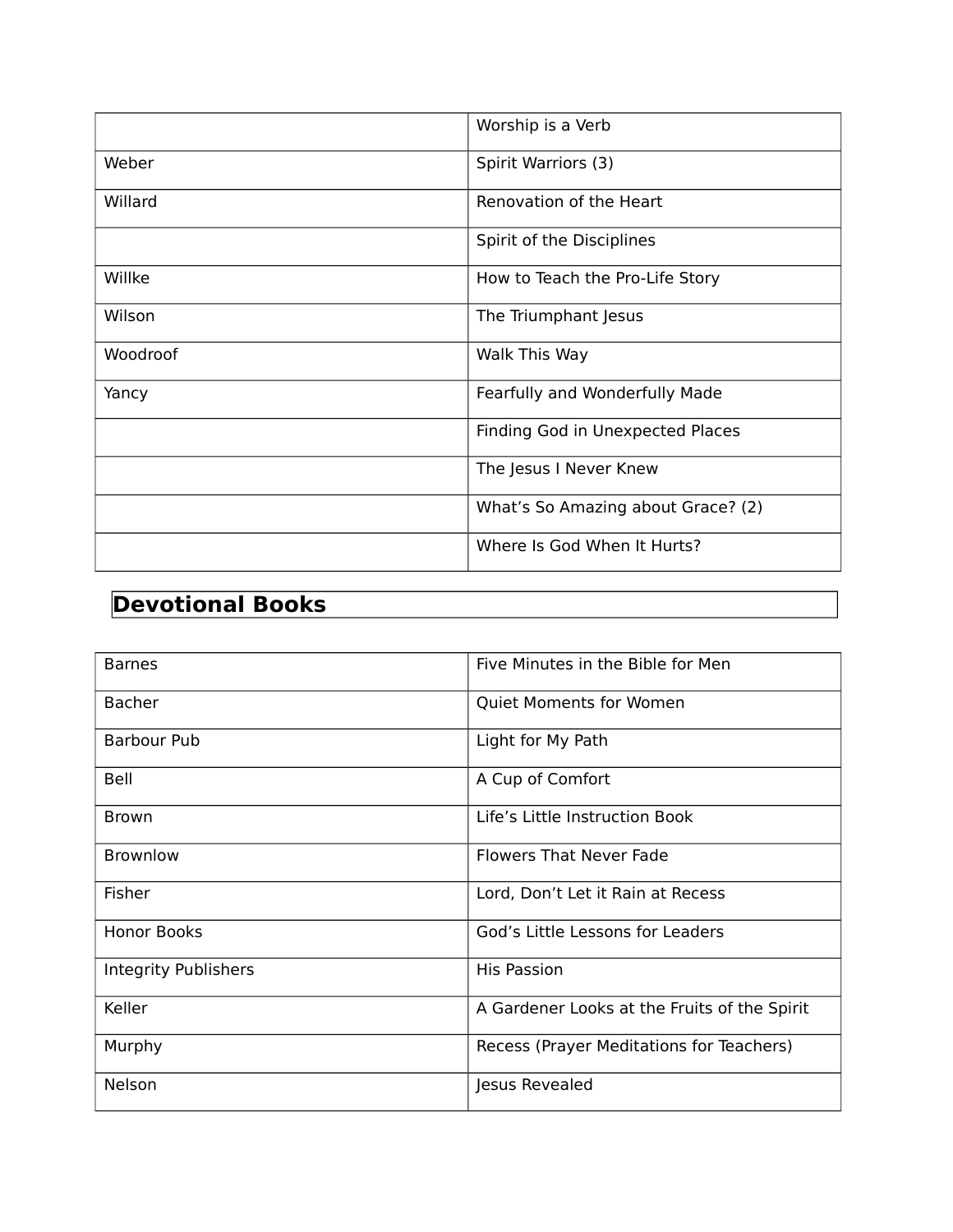| Osteen                                               | Daily Readings from Your Best Life Now |
|------------------------------------------------------|----------------------------------------|
| Petty                                                | Apples of Gold                         |
|                                                      | Words of Silver and Gold               |
| Powers                                               | Footprints                             |
| <b>Publications International</b>                    | Prayer: Moments with God               |
| Rice                                                 | Gifts from the Heart                   |
|                                                      | In the Vineyard of the Lord            |
|                                                      | Love                                   |
| Schultze                                             | Abiding in Christ                      |
| Smith                                                | 30 Days through Psalms and Proverbs    |
| Webber                                               | Ancient-Future Evangelism              |
| VanderArk                                            | Devos for Teachers                     |
| Ziglar                                               | Something to Smile About               |
| No author                                            | The Book of Bible Promises             |
|                                                      | God's Little Devo Book for Women       |
|                                                      | God's Promises for Living              |
|                                                      | Joy for the Journey                    |
|                                                      | Light for My Path                      |
|                                                      | Touchpoints for Hurting People         |
| Jack Canfield, et al's Chicken Soup<br><b>Series</b> |                                        |
|                                                      | Chicken Soup for the Soul (2)          |
|                                                      | 2 <sup>nd</sup> Helping                |
|                                                      | 3rd Serving                            |
|                                                      | 5 <sup>th</sup> Portion                |
|                                                      | For the Girlfriends                    |
|                                                      | For the Grandma's Soul                 |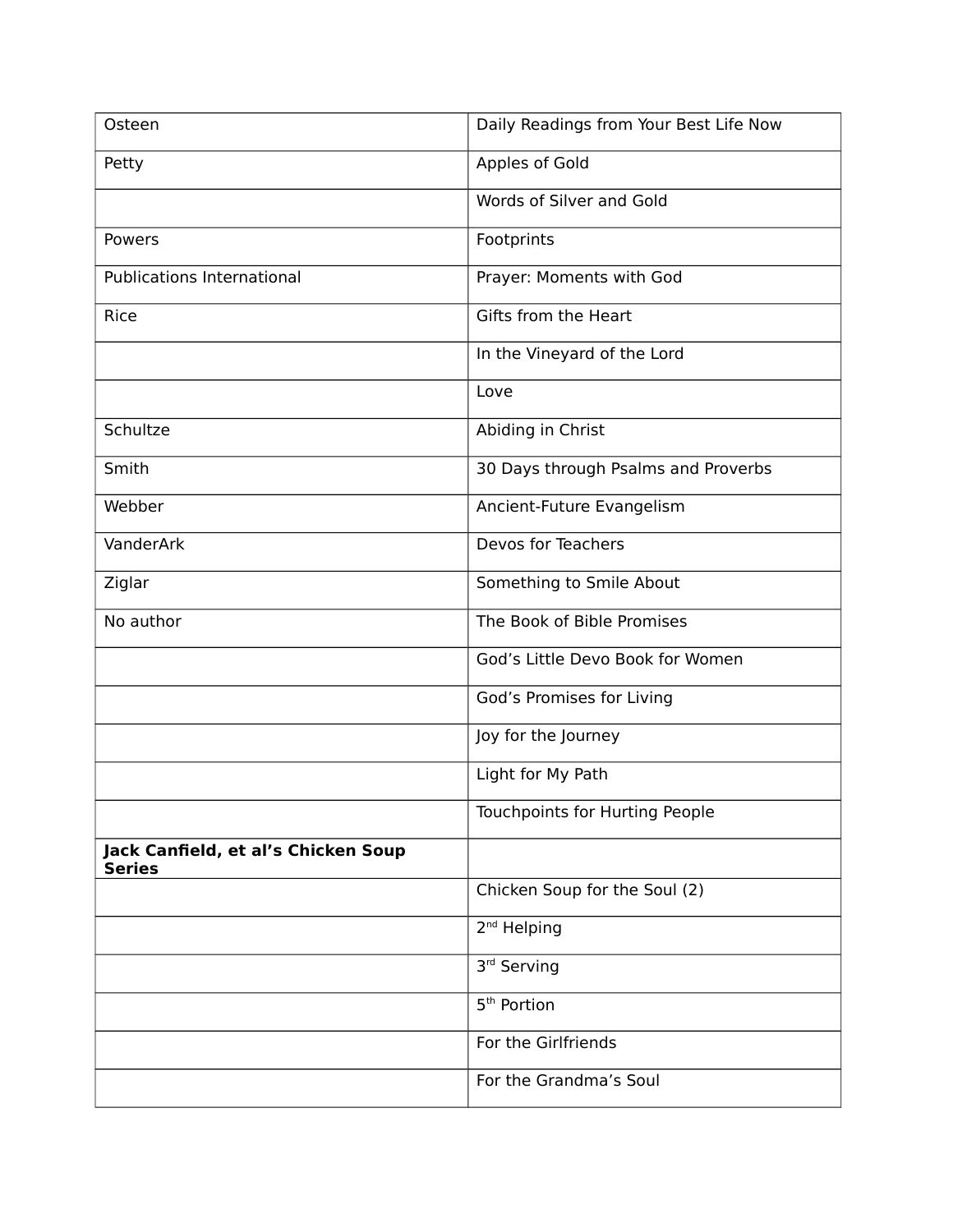| For the Mothers         |
|-------------------------|
| For the Soul of America |
| Just for Friends        |
| Spoonful                |

# **Family**

| Alderson            | A History of Churches of Christ in 16<br>Northern WV Counties |
|---------------------|---------------------------------------------------------------|
| <b>Ark</b>          | Devotionals for Teachers                                      |
| <b>Beam</b>         | The Art of Falling in Love                                    |
| <b>Beam</b>         | Becoming One: Emotionally, Spiritually,<br>Sexually           |
| Bly                 | How to Be a Good Grandparent                                  |
| <b>Borchert</b>     | When Love Is Not Enough                                       |
| Brecheen/Faulkner   | What Every Family Needs                                       |
| <b>Burkett</b>      | Answers to Your Family's Financial Questions                  |
| Cailson and Carlson | Don't Sweat the Small Stuff                                   |

| Chapman | The Five Love Languages (2 copies)                   |
|---------|------------------------------------------------------|
| Childs  | <b>Teaching Teens</b>                                |
| Child's | To Keep our Kids in the Church                       |
| Coburn  | Letting Go                                           |
| Dobson  | Complete Marriage and Family Home<br>Reference Guide |
|         | Love for a Lifetime                                  |
|         | The New Dare to Discipline                           |
|         | Night Light                                          |
|         | <b>Parenting Collection</b>                          |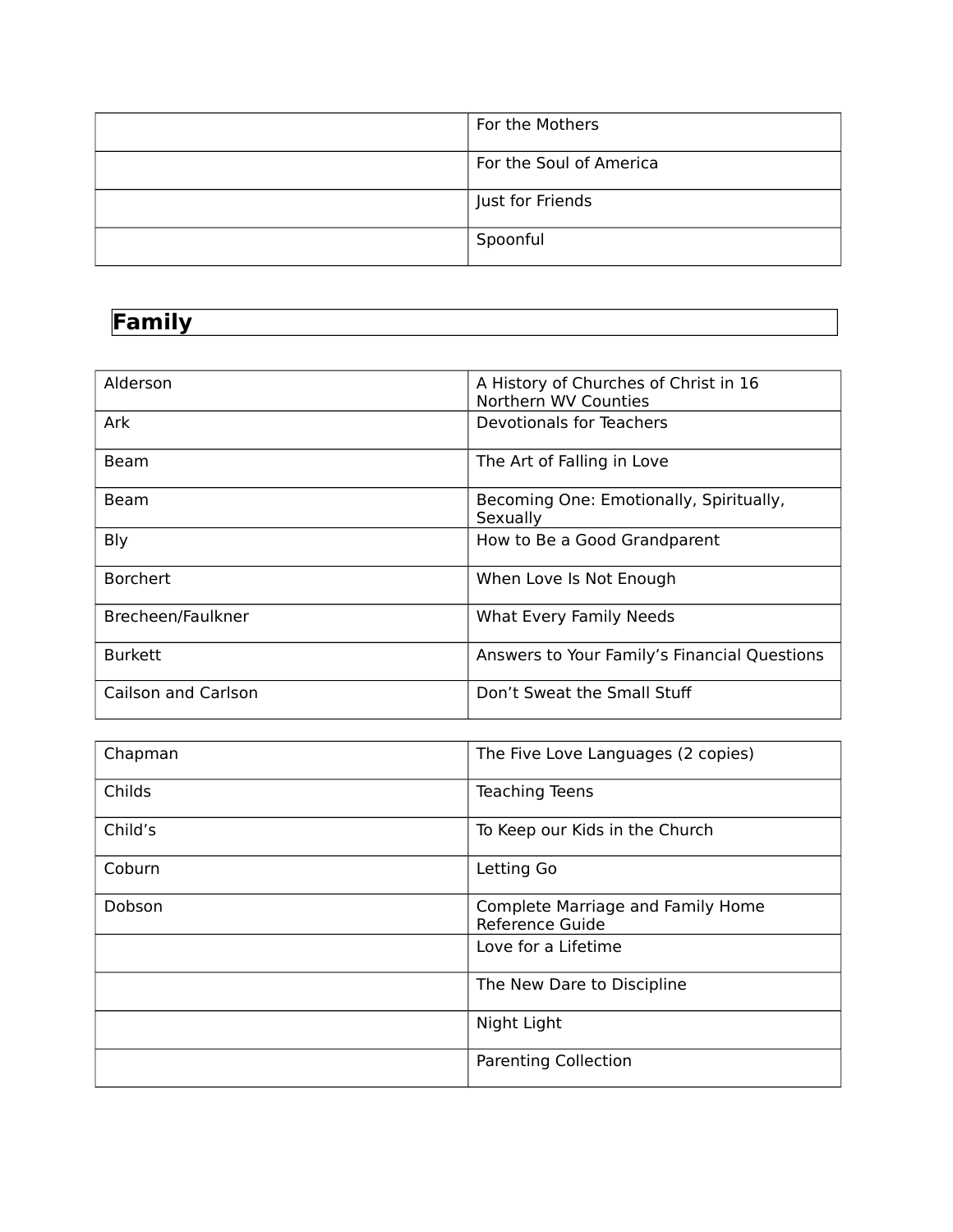|                    | Straight Talk to Men and Their Wives              |
|--------------------|---------------------------------------------------|
| Davis              | Don't Know Much About the Bible                   |
| Eyre               | 3 Steps to a Strong Family                        |
| Faulkner           | Raising Faithful Kids (3)                         |
| Ferebee            | The Healthy Marriage Handbook                     |
| Foster             | Prayer From the Heart                             |
| Fugate             | What the Bible Says About Child Training          |
| Garborg            | The Family Blessing                               |
| Ginott             | Between Parent and Teenager                       |
| Gray               | Children Are From Heaven                          |
| Gunn               | Mothering by Heart                                |
| Harley             | His Needs, Her Needs (3)                          |
| Harris             | Sex is Not the Problem                            |
| Jakes              | Promises from God for Parents                     |
| Jobes              | <b>Celebrating Marriage</b>                       |
| Johnson            | 838 Ways to Amuse a Child                         |
| Lia & Speake       | <b>Triggers</b>                                   |
| Lusk               | Marriage, Divorce and Remarriage                  |
| Maxwell            | <b>Preparing Sons</b>                             |
| McDowell           | What I Wish My Parents Knew About My<br>Sexuality |
| McGraw             | Relationship Rescue                               |
| Merritt            | Together at Home                                  |
| Minirth            | Happiness is a Choice                             |
| Mitchell           | <b>Building Strong Families</b>                   |
| Nappa and Wuellner | <b>Instant Family Devotions</b>                   |
| Rainey             | Building Your Mate's Self-Esteem                  |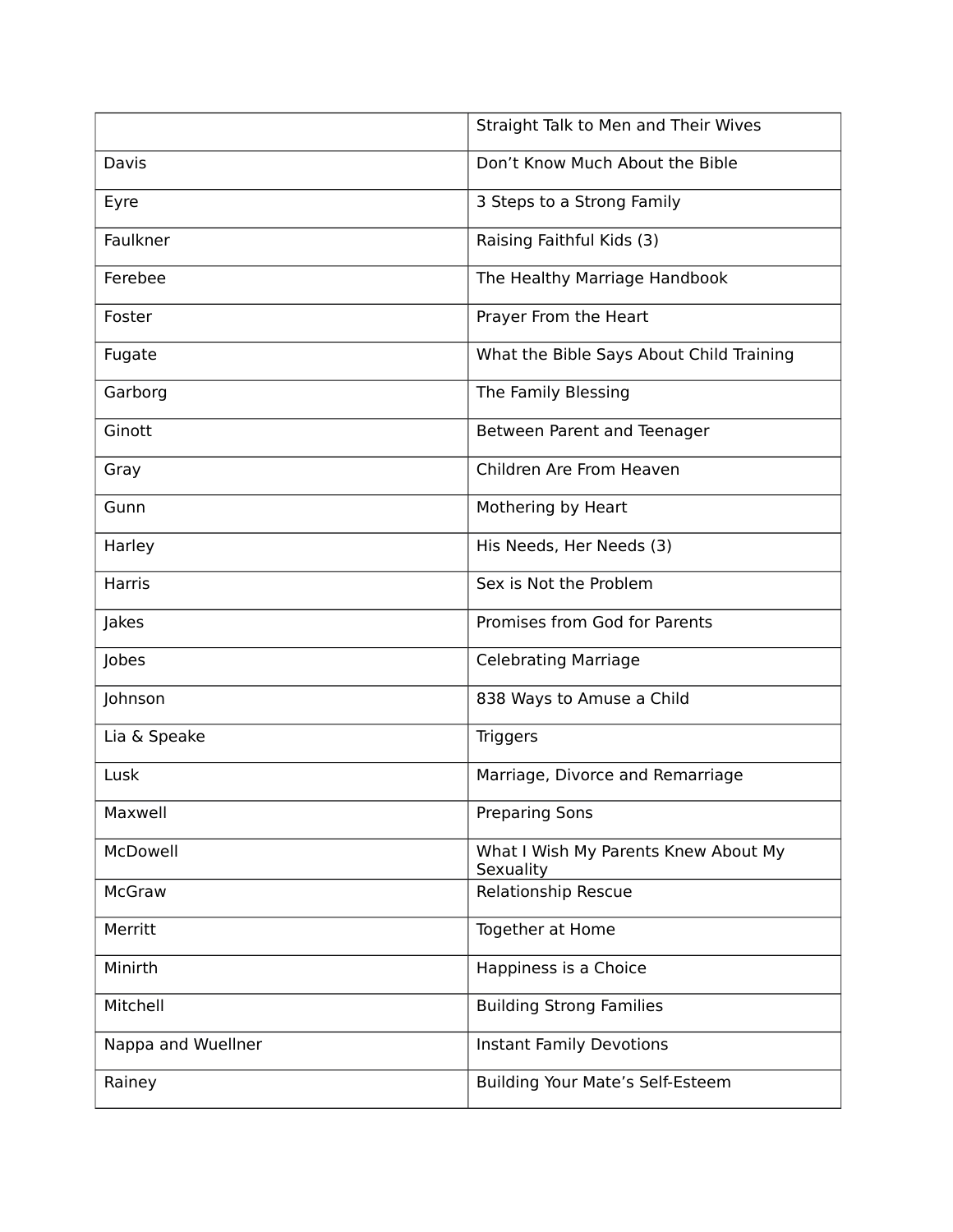| Reed            | In the Nurture and Admonition of the Lord         |
|-----------------|---------------------------------------------------|
| Rogers          | 10 Secrets for a Successful Family                |
| Smalley & Trent | The Blessing                                      |
| <b>Stevens</b>  | <b>Marriage Spirituality</b>                      |
| Stowell         | Strength for the Journey                          |
| Swindoll        | You and Your Child                                |
| Swihart         | How Do You Say I Love You?                        |
| Tate            | Habits of a Loving Heart                          |
| Thompson        | Praying for Your Prodigal Daughter                |
| Tripp           | Shepherding a Child's Heart                       |
| Turner          | What You Didn't Learn from Parents about<br>Money |
|                 | What You Didn't Learn from Parents about<br>Sex   |
| Warner          | <b>First Things First</b>                         |
| Wheat           | The first Years of Forever: Love Life (2)         |
| Woititz         | Marriage on the Rocks                             |
| Woodhouse       | <b>Welcome Home</b>                               |
| No Author       | Light for my Path for Grandparents                |

# **Women's Studies**

| Atkinson      | Women and Fatigue                      |
|---------------|----------------------------------------|
|               |                                        |
| <b>Bacher</b> | <b>Quiet Moments for Women</b>         |
| Barnhill      | She's Gonna Blow                       |
| Bernall       | She Said Yes                           |
| <b>Black</b>  | Reach for Your Spiritual Potential (2) |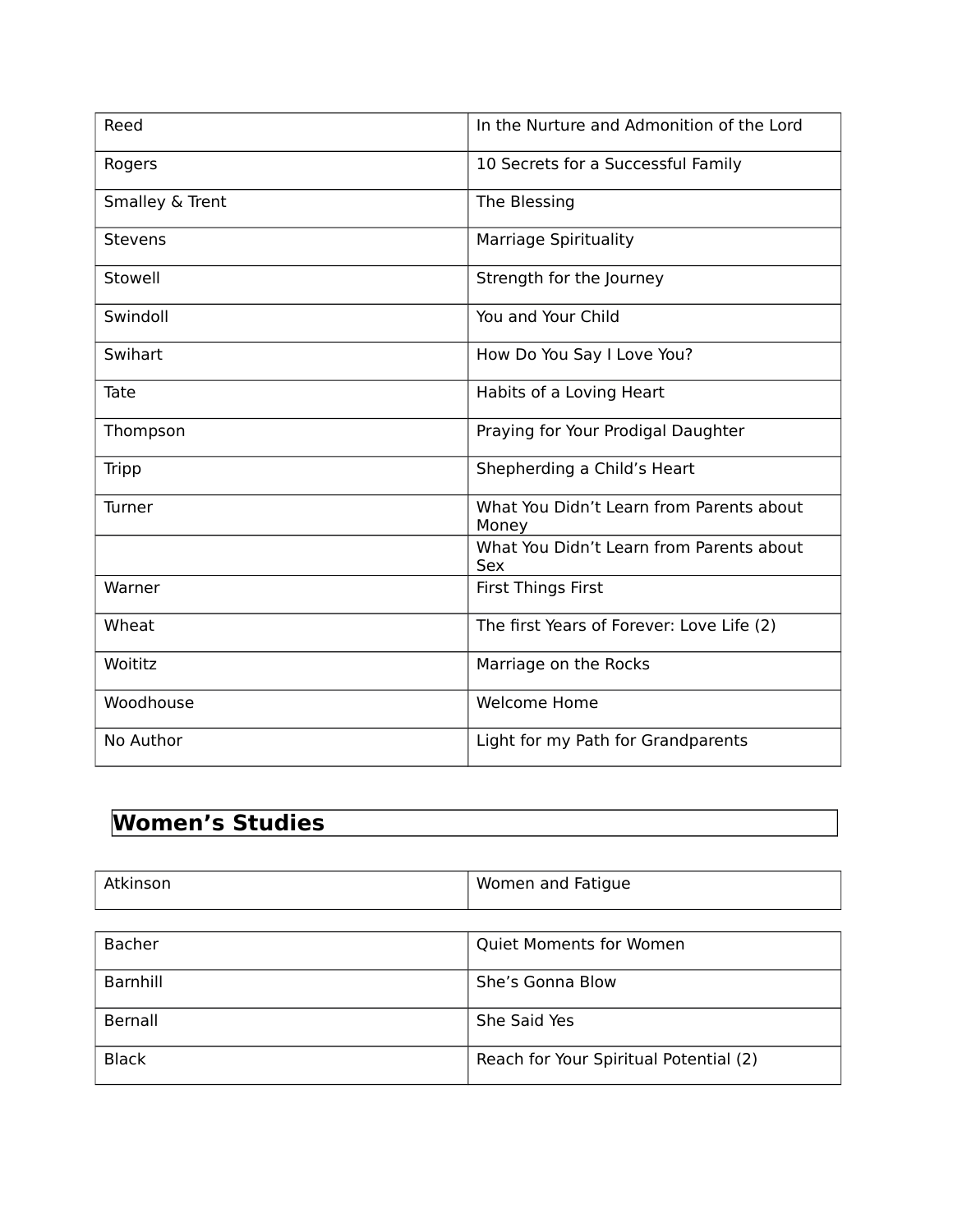| <b>Brazelton</b>  | Pathway to Purpose for Women                         |
|-------------------|------------------------------------------------------|
| <b>Breathnach</b> | Simple Abundance                                     |
|                   | Something More                                       |
| <b>Brestin</b>    | The Friendships of Women                             |
| <b>Briner</b>     | Women in Leadership                                  |
| <b>Byler</b>      | A Woman for God's Glory                              |
| Clairmont, et al. | Irrepressible Hope: Devotions to Anchor Your<br>Soul |
| Crosby            | Short Prayers for Busy Women                         |
| Deen              | All the Women of the Bible                           |
| Eastham           | The Truth About Guys                                 |
| Ethridge          | Every Young Woman's Battle                           |
|                   | Every Woman's Marriage Workbook                      |
| Freeman           | Worms in My Tea                                      |
| George            | A Young Woman After God's Own Heart                  |
| Grant             | It is the Real Me                                    |
|                   | Mosaic: Pieces of My Life                            |
| Graham            | <b>Experiencing Spiritual Intimacy</b>               |
| Gresh             | And the Bride Wore White (+ workbook)                |
| Hagee             | The King's Daughter                                  |
| Holmes            | I've Got to Talk to Somebody, God                    |
|                   | Who Am I, God?                                       |
| Hollingsworth     | Hugs for Women                                       |
| Howe              | A Change of Habit                                    |

| <b>laynes</b> | Becoming the Woman of His Dreams |
|---------------|----------------------------------|
| Kraft         | Influential Women                |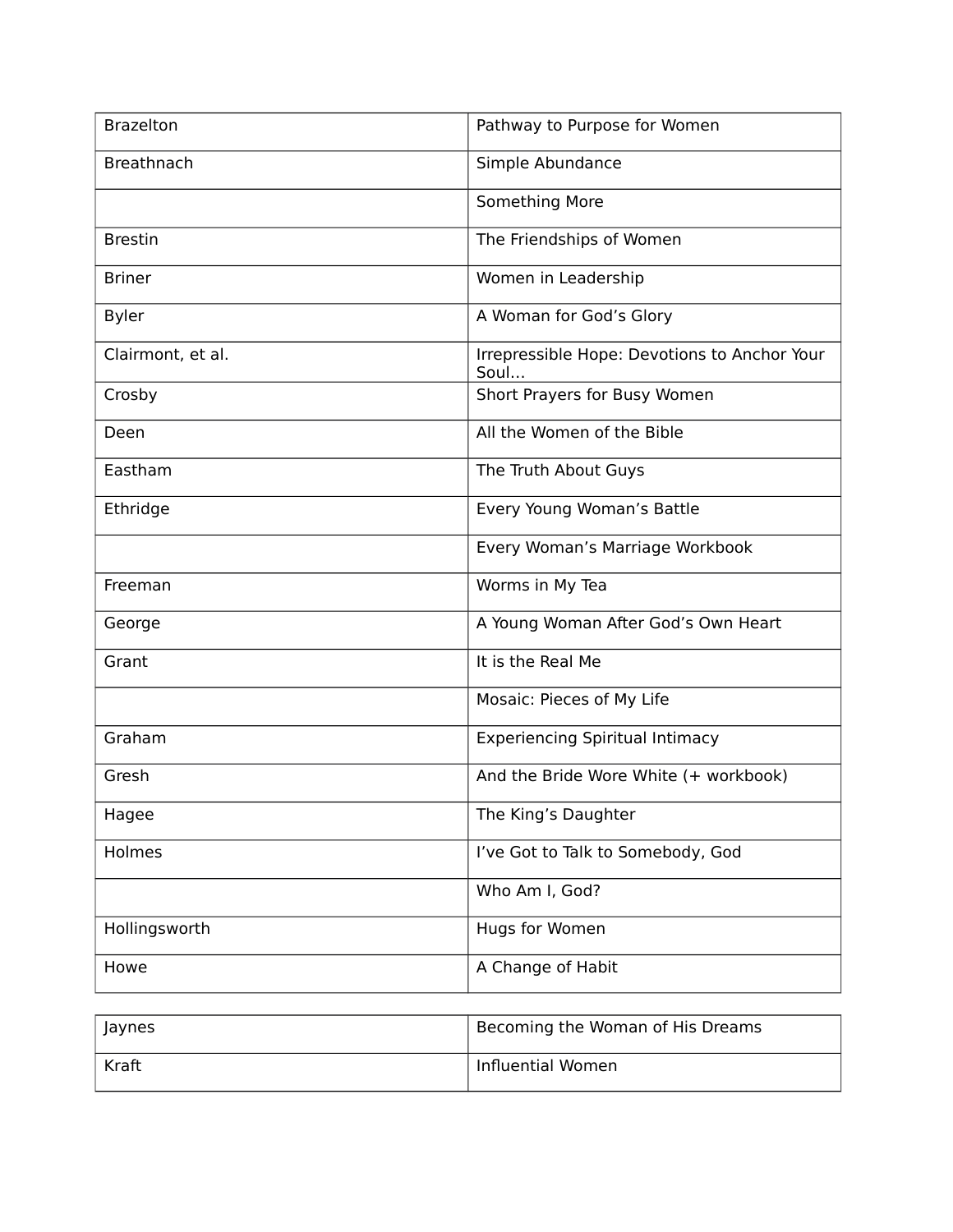|               | Women Mentoring Women                                 |
|---------------|-------------------------------------------------------|
| Littauer      | Wake Up, Women                                        |
| Loeks         | Good Morning, Lord                                    |
| Ludy          | <b>Authentic Beauty</b>                               |
| Maleskey      | <b>Hormone Connection</b>                             |
| Martin        | Our Father in Heaven + workbook                       |
| Meberg        | God at Your Wit's End                                 |
| Moore         | Praying God's Word                                    |
| Omartian      | Just Enough Light for the Step I'm on                 |
|               | The Power of the Praying Wife (3)                     |
|               | The Power of the Praying Woman (3)                    |
| Ortlund       | Disciplines of a Beautiful Woman                      |
| Roberts       | We Are our Mothers' Daughters                         |
| Ryan          | For Such a Time as This                               |
| Scott         | The Red Cord of Hope                                  |
| Sell          | A Cup of Comfort for Women                            |
| SWhirer       | Resolution for Women (2)                              |
| Smalley       | For Better or for Best                                |
| Sortor        | Prayers and Promises for Women                        |
| Smith         | Hugs for Mom                                          |
| Spangler      | Women of the Bible                                    |
| Syswerda      | Women of the Bible                                    |
| <b>Thomas</b> | Do You Think I'm Beautiful?                           |
| Thompson      | Train the Young Women                                 |
| Trembley      | I Walk in Dread (Diary of a Witness to Salem<br>Witch |
|               | Trials)                                               |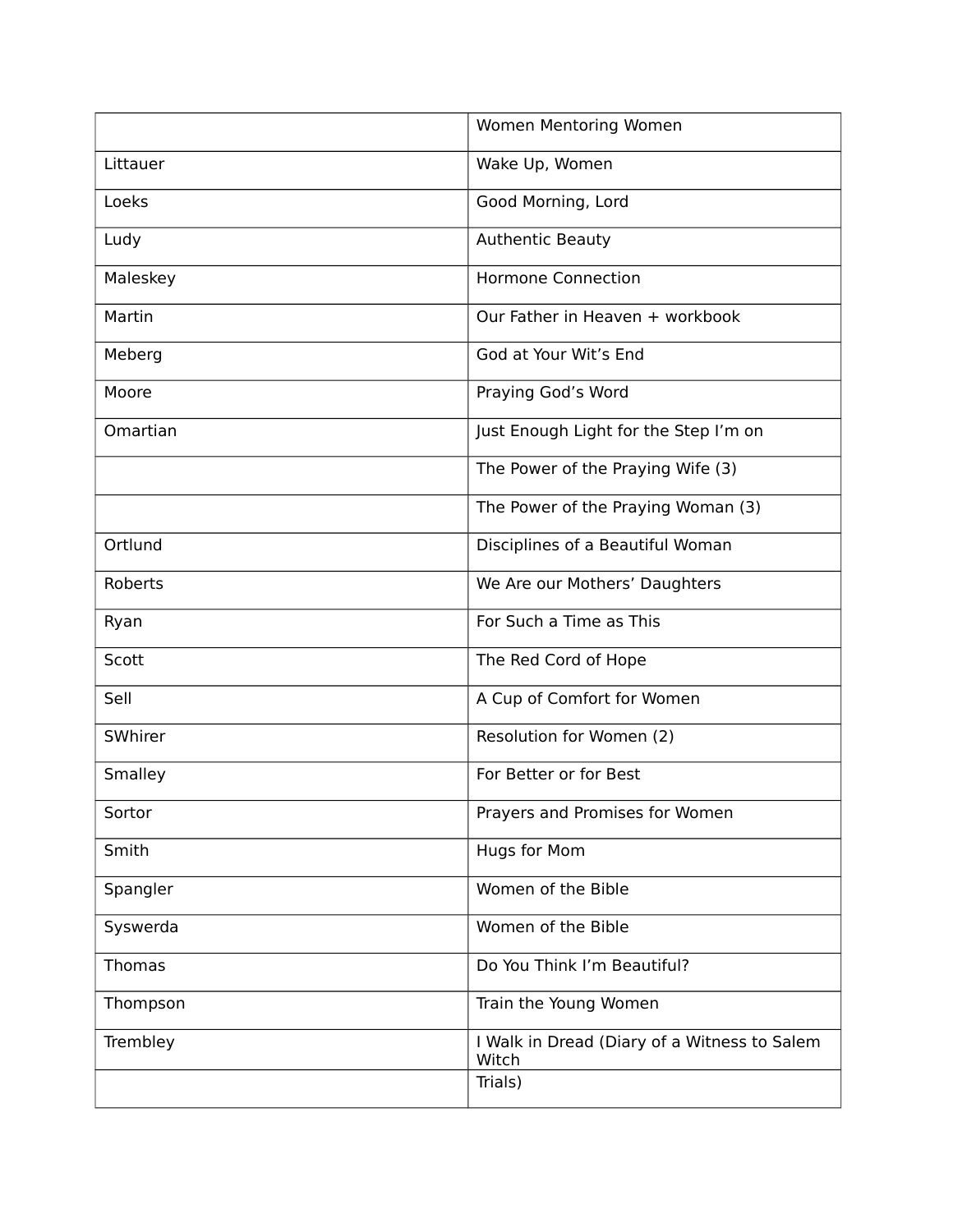| Velde  | Women of the Bible         |
|--------|----------------------------|
| Walker | Ah, Woman!                 |
| Walsh  | <b>Extraordinary Truth</b> |
| Wright | Real Women, Real Problems  |

#### **Men's Studies**

| <b>Barnes</b>    | Minute Meditations for Men          |
|------------------|-------------------------------------|
| Beansay          | Shaping the Man Inside/Teenage Boys |
| <b>Beltz</b>     | Becoming a Man of Prayer            |
| <b>Briscoe</b>   | Devotions for Men                   |
| Chapman          | A Look at Life from a Deer Stand    |
| Dobson           | Straight Talk to Men                |
| Feldhahn         | For Men Only                        |
| Kendrick         | <b>Resolution for Men</b>           |
| Kiley            | Peter Pan Syndrome                  |
| Omartian         | Power of the Praying Husband        |
| Rach             | Dear Daddy                          |
| <b>Struthers</b> | Wired for Intimacy                  |
| No author        | God's Words of Life                 |
|                  | God's Little Instruction Book       |

# **Christian Fiction**

| Alcorn | Deadline    |
|--------|-------------|
|        | Safely Home |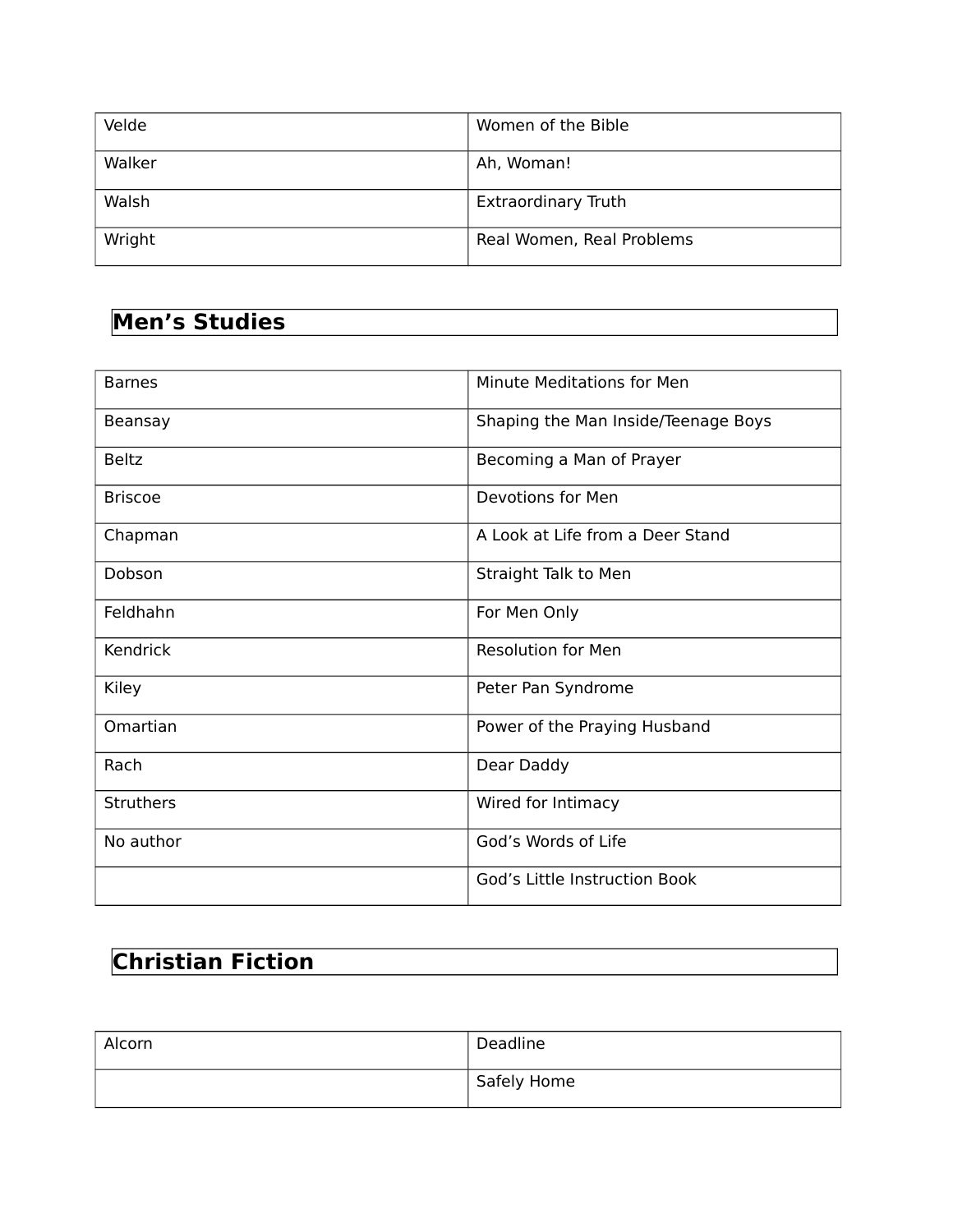| Ambrose           | <b>Undaunted Courage</b>          |
|-------------------|-----------------------------------|
| <b>Blackstock</b> | Covenant Child                    |
|                   | River's Edge #3                   |
| Brunstetter       | The Bishop's Daughter             |
|                   | <b>Brides of Lancaster County</b> |
|                   | The Daughter                      |
|                   | Daughters of Lancaster County     |
|                   | Kelly's Chance                    |
|                   | The Quilter's Daughter            |
|                   | <b>School House Brides</b>        |
|                   | The Storekeeper's Daughter        |
| Clark             | The Amish Midwife                 |
| Copeland          | Monday Morning's Faith            |
|                   | <b>Stranded in Paradise</b>       |
| <b>Dekker</b>     | <b>Blink</b>                      |
| Girzone           | Joshua (A Parable for Today)      |
|                   | Joshua and the Children           |
| Hoff              | Ashes and Lace                    |
|                   | Cloth of Heaven                   |
| Karon             | At Home in Midford                |
|                   | A Light in the Window             |
|                   | These High, Green Hills           |
| Kingsbury         | A Time to Dance                   |
|                   | A Time to Embrace                 |
|                   |                                   |

|--|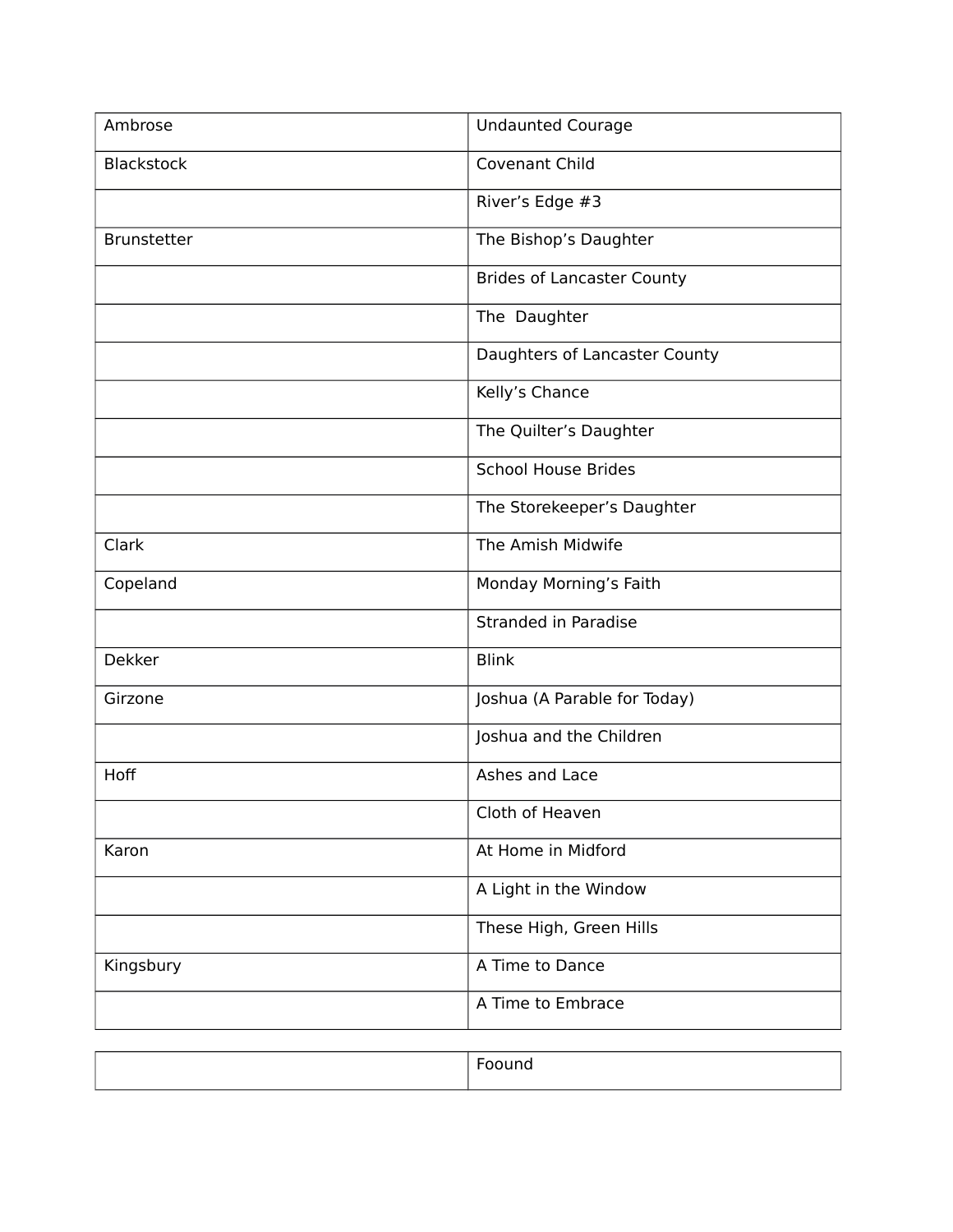|                           | Learning                  |
|---------------------------|---------------------------|
|                           | Leaving                   |
|                           | Unlocked                  |
|                           | Take One                  |
|                           | Take Two                  |
|                           | Take Three                |
|                           | Take Four                 |
| LaHaye (listed by series) | Left Behind               |
|                           | <b>Tribulation Force</b>  |
|                           | Nicolae                   |
|                           | Soul Harvest              |
|                           | Apollyon                  |
|                           | Assassins                 |
|                           | The Indwelling            |
|                           | The Mark                  |
|                           | Desecration               |
|                           | The Remnant               |
|                           | Armageddon                |
|                           | <b>Glorious Appearing</b> |
| Lewis, B                  | The Crossroad             |
|                           | The Judgment              |
|                           | The Postcard (2)          |
|                           | The Preacher's Daughter   |
|                           | The Prodigal              |
|                           | The Thorn                 |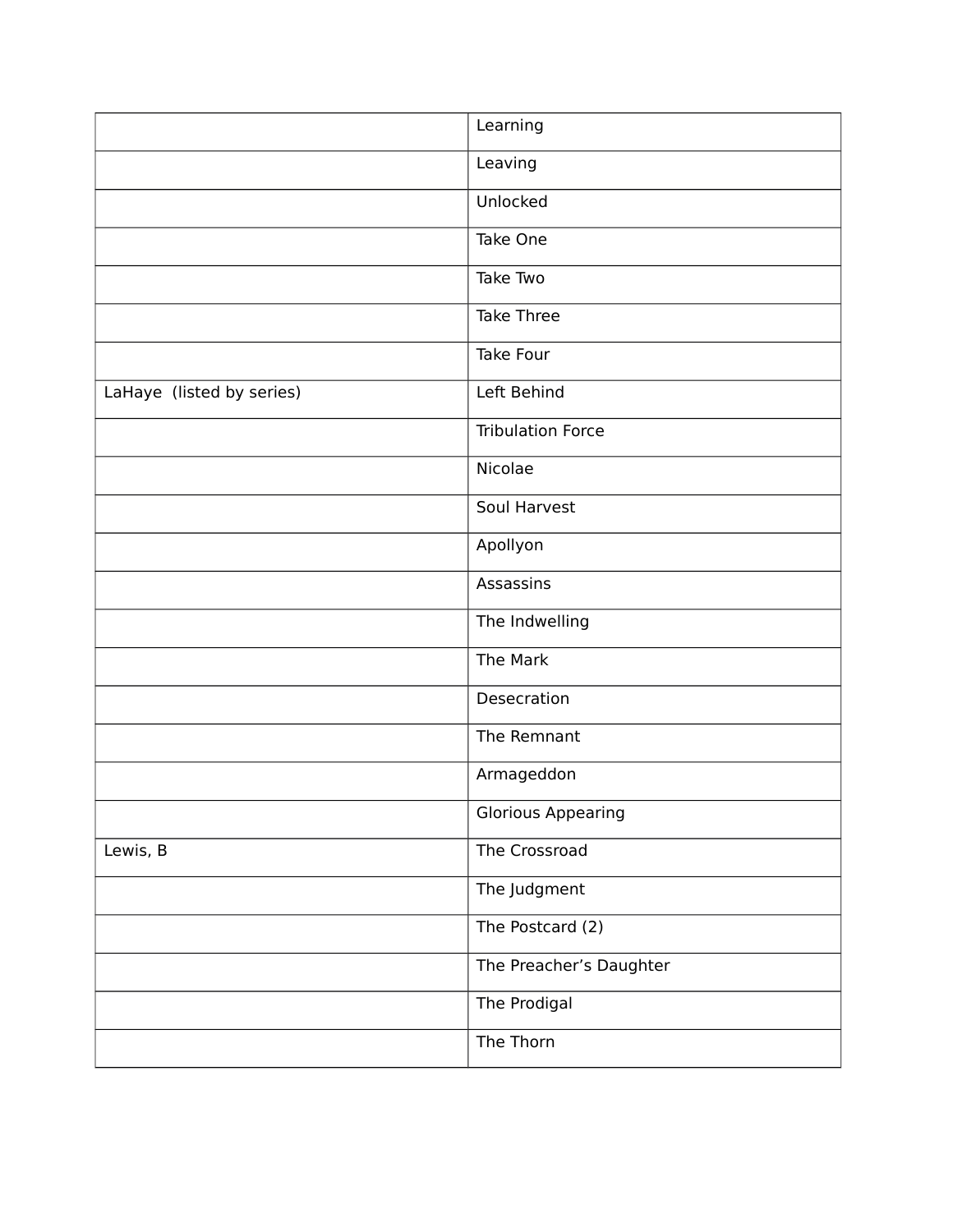| Lewis, C. S. | Horse and His Boy                       |
|--------------|-----------------------------------------|
|              | Last Battle                             |
|              | Mere Christianity (5)                   |
|              | Mere Christianity/Screwtape Letters (3) |
|              | That Hideous Strength                   |
|              | The Silver Chair                        |
|              | Voyage of the "Dawn Treader"            |
| Henderson    | Danger in the Shadows (2)               |
|              | Guardian (2)                            |
|              | Healer (2)                              |
|              | Negotiator                              |
|              | Protector (2)                           |
|              | Rescuer (2)                             |
|              | True Courage (2)                        |
|              | <b>True Devotion</b>                    |
|              | True Honor (2)                          |
|              | True Valor                              |
|              | Truth Seeker (3)                        |
|              | The Witness                             |
| Higgs        | Fair is the Rose                        |
|              | Thorn in My Heart                       |
|              | Whence Came a Prince                    |
| Jennings     | Sow the Seeds of Hemp                   |
| Mills        | Lanterns and Lace                       |
|              | Leather and Lace                        |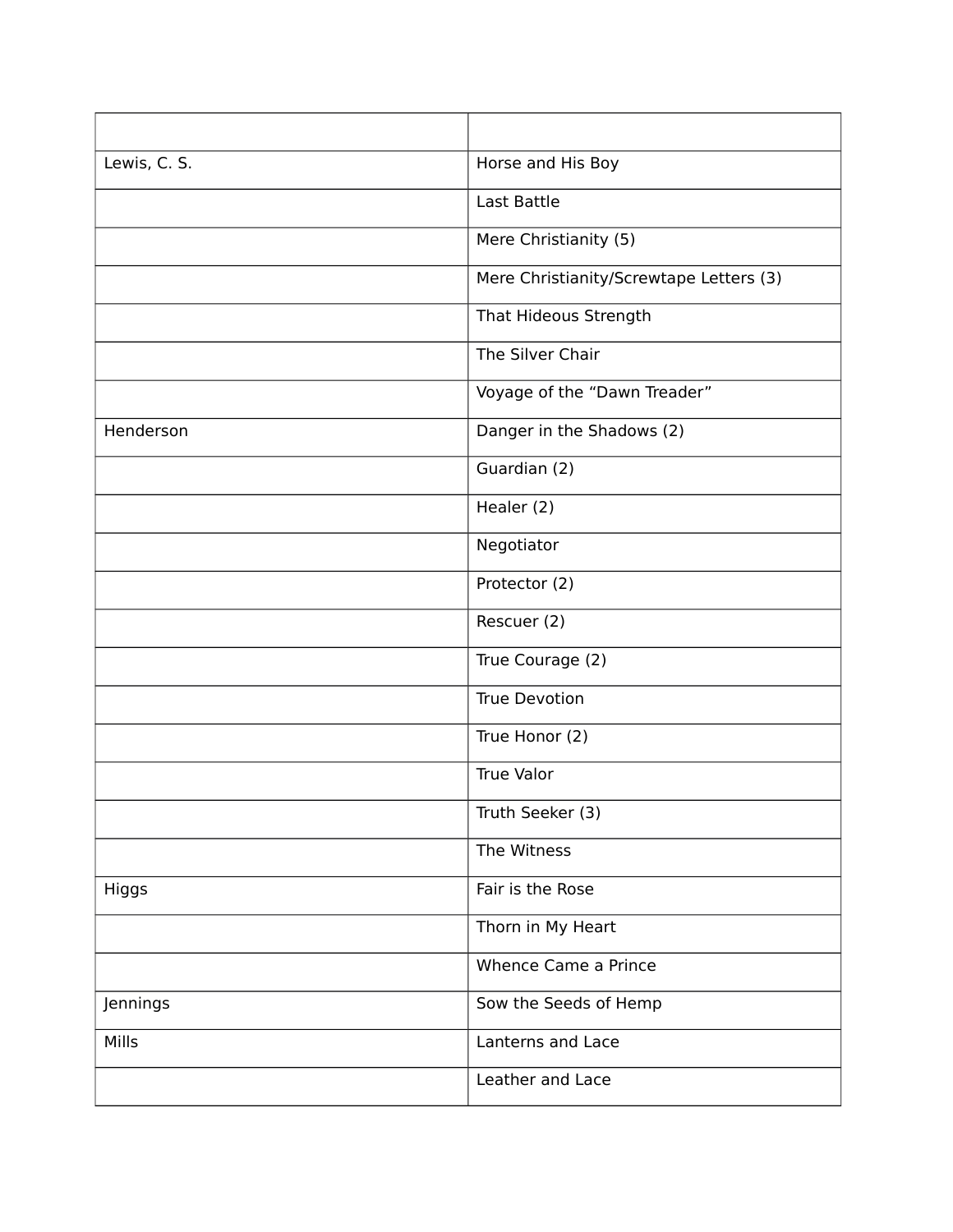|          | <b>Texas Charm</b>         |
|----------|----------------------------|
| Miller   | A Bond Never Broken        |
|          | Daylight Comes             |
|          | First Dawn                 |
|          | <b>Morning Sky</b>         |
| Oke      | Love Comes Softly          |
|          | Love's Abiding Joy         |
|          | Love's Enduring Promise    |
|          | Love's Long Journey        |
|          | Love's Unending Legacy     |
|          | Love's Unfolding Dream     |
|          | Love Takes Wing            |
|          | Love Finds a Home          |
|          | The Beloved Land           |
|          | The Birthright             |
|          | The Distant Beacon         |
|          | The Meeting Place          |
|          | The Sacred Shore           |
|          | When Calls the Heart       |
| Peretti  | Monster                    |
|          | Prophet                    |
|          | The Visitation             |
| Peterson | Summer of the Midnight Sun |
|          | Under the Northern Lights  |
|          | Whispers of Winter         |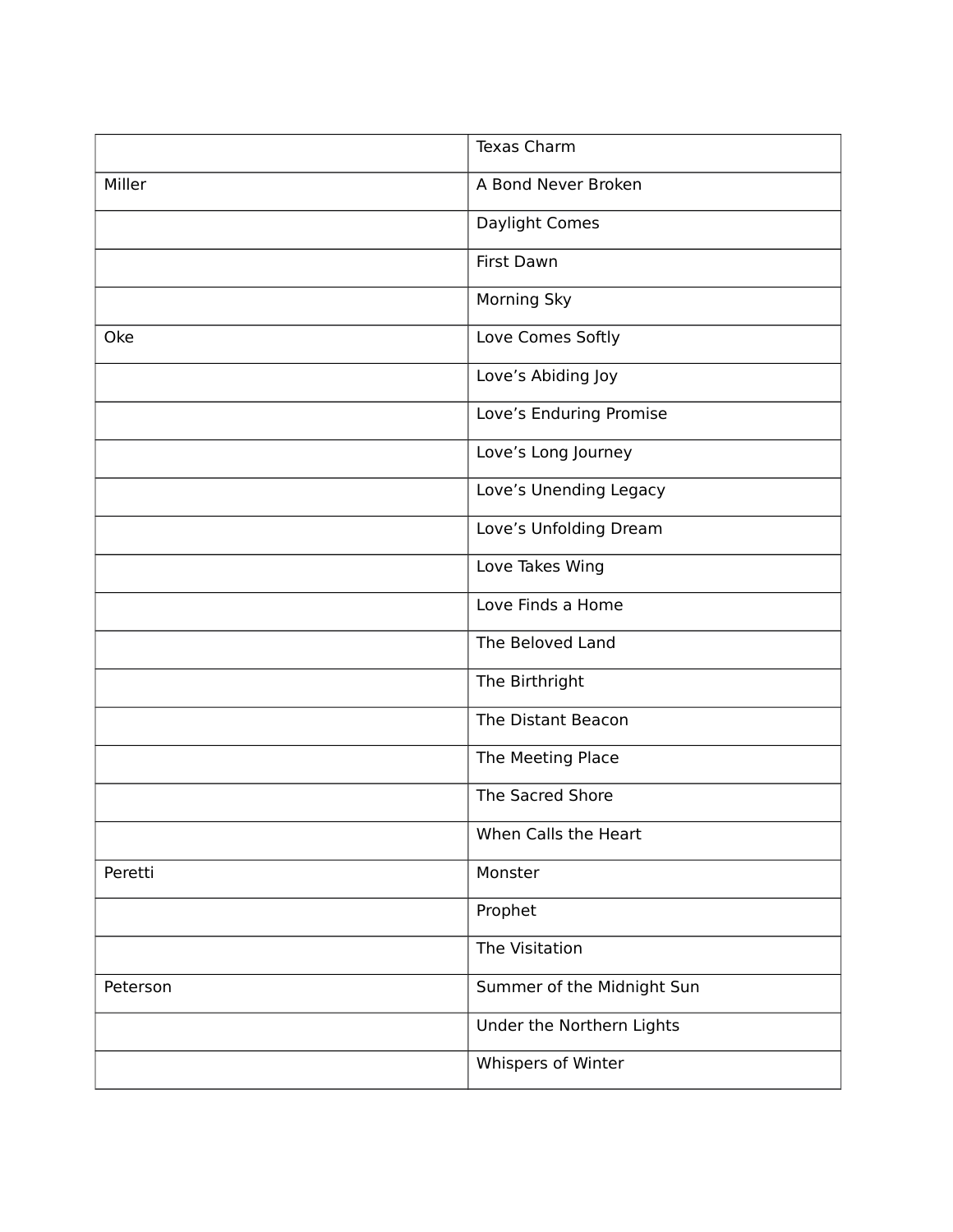| Rivers             | The Atonement Child        |
|--------------------|----------------------------|
|                    |                            |
|                    | Her Daughter's Dream       |
|                    | Her Mother's Hope          |
|                    | The Last Sin Eater         |
|                    | Leota's Garden             |
|                    | Redeeming Love             |
|                    | The Scarlet Thread         |
|                    | And the Shofar Blew        |
| Sawyer             | Beginnings                 |
|                    | <b>Bygones</b>             |
|                    | A Promise of Spring        |
|                    | Where Willows Grow         |
| Snelling           | Dakota                     |
|                    | Red River of the North     |
|                    | Red River of the North (2) |
| Stenkiewicz        | Quo Vadis?                 |
| Thoene (by series) | In My Father's House       |
|                    | A Thousand Shall Fall      |
|                    | Say to the Mountain (2)    |
|                    | Winds of Promise           |
|                    | To Gather the Wind         |
|                    | Winds of Cumberland        |
|                    | Men from Shadow Ridge      |
|                    | Riders of the Silver Rim   |
|                    | The Gates of Zion          |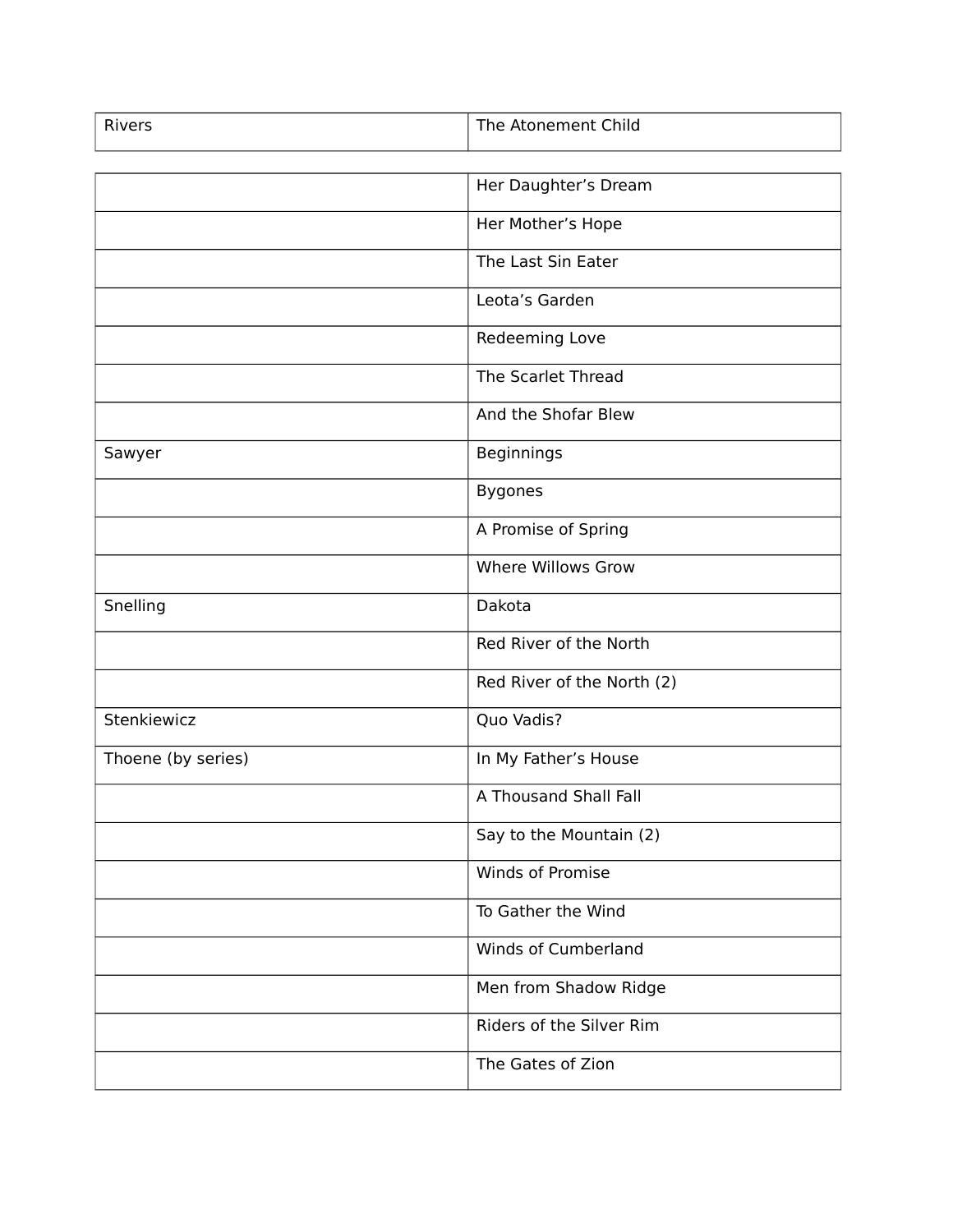|         | A Daughter of Zion               |
|---------|----------------------------------|
|         | The Return to Zion               |
|         | A Light in Zion                  |
|         | The Key to Zion                  |
|         | Vienna Prelude                   |
|         | Prague Counterpoint              |
|         | Munich Signature                 |
|         | Jerusalem Interlude              |
|         | Danzing Passage                  |
|         | Warsaw Requiem (2)               |
| Tolkein | The Fellowship of the Ring       |
| Welch   | Decision in Paris (2)            |
| Wiirk   | City Girl                        |
|         | Every Little Thing about You (2) |
|         | Just above a Whisper             |
|         | Leave a Candle Burning           |
|         | Moonlight on the Mill Pond       |
|         | Sophie's Heart                   |
|         | A Texas Sky (2)                  |

# **Reference (as arranged)**

| Bauer           | Greek-English Lexicon of the NT & Other<br>Literature |
|-----------------|-------------------------------------------------------|
| Wilson          | Wilson's OT Word Studies                              |
| <b>Zodhates</b> | Hebrew Greek Key Study Bible                          |
| Chesterton      | Heretics/Orthodoxy                                    |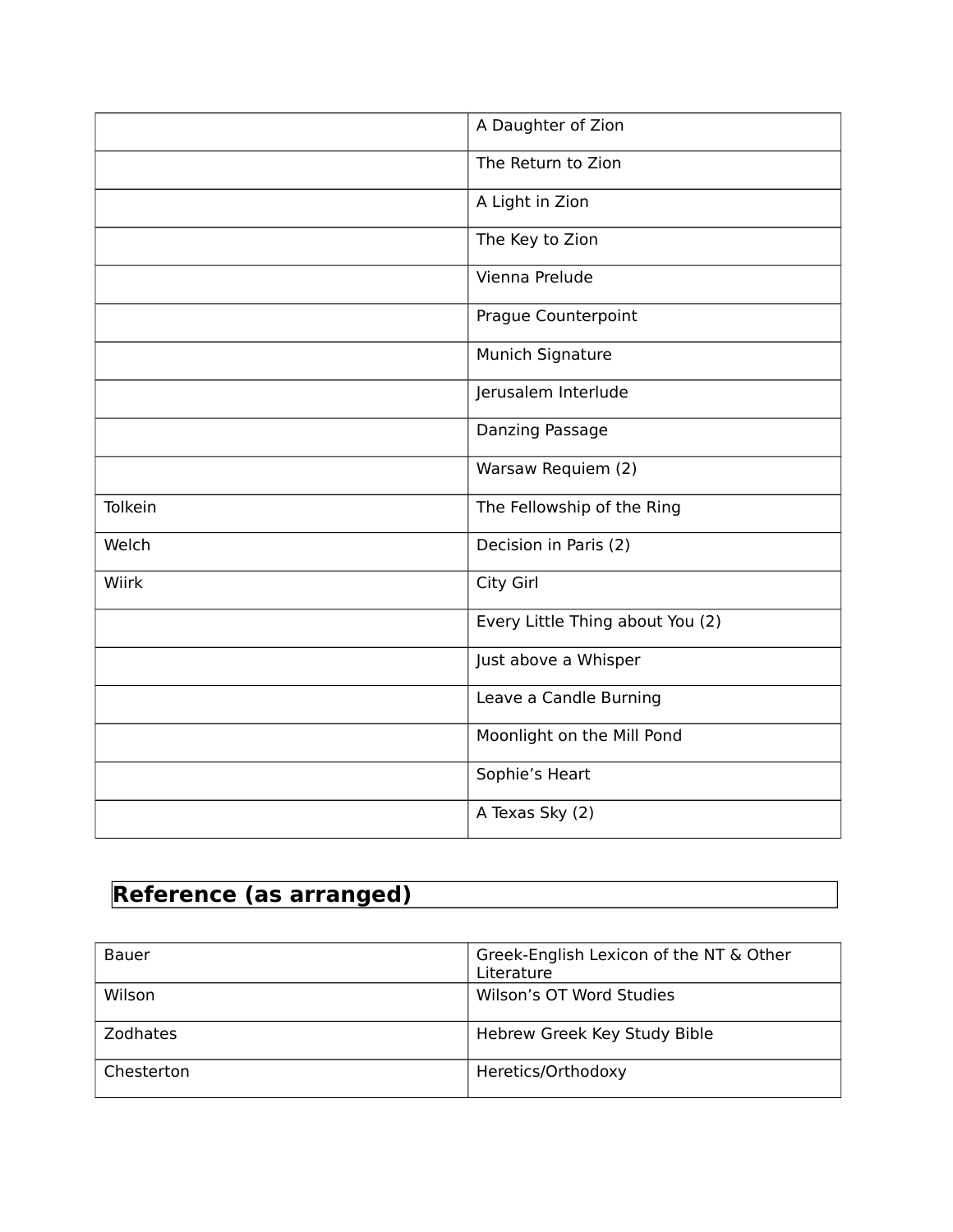| Vincent        | Word Studies of the New Testament (4 vol.) |
|----------------|--------------------------------------------|
| <b>Dickson</b> | Dictionary and Concordance                 |
| MacDonald      | Believer's Bible Commentary                |

| Funk & Wagnall      | <b>Standard Desk Dictionary</b>                                  |
|---------------------|------------------------------------------------------------------|
| Strong              | Complete Concordance                                             |
| Goodrick, et al     | The NIV Complete Concordance                                     |
| Young               | Complete Concordance                                             |
| Vine                | Expository Dictionary of OT & NT Words                           |
| <b>IVP</b>          | New Bible Dictionary                                             |
| Davis               | Dictionary of the Bible (4 <sup>th</sup> ed)                     |
| Smith               | Bible Dictionary (2)                                             |
| Hastings            | Dictionary of the Bible                                          |
| Vine                | Expository Dictionary of NT Words (2)                            |
| Packer, et al       | The Bible Almanac                                                |
| Dennison            | (Pocket) Bible Dictionary                                        |
| Reader's Digest     | Atlas of the Bible                                               |
| <b>Rand McNally</b> | <b>Bible Atlas</b>                                               |
| <b>Blicklock</b>    | <b>Pictorial Bible Atlas</b>                                     |
| Eedermans           | International Standard Bible Encyclopaedia<br>$(5 \text{ vols})$ |
| Whiston             | Josephus                                                         |
| Packer, et al       | The Bible Almanac                                                |
| Halley              | <b>Bible Handbook</b>                                            |
| Eerdman             | Handbook of the Bible                                            |
| Harrison            | Introduction to the OT                                           |
| <b>Bright</b>       | History of Israel                                                |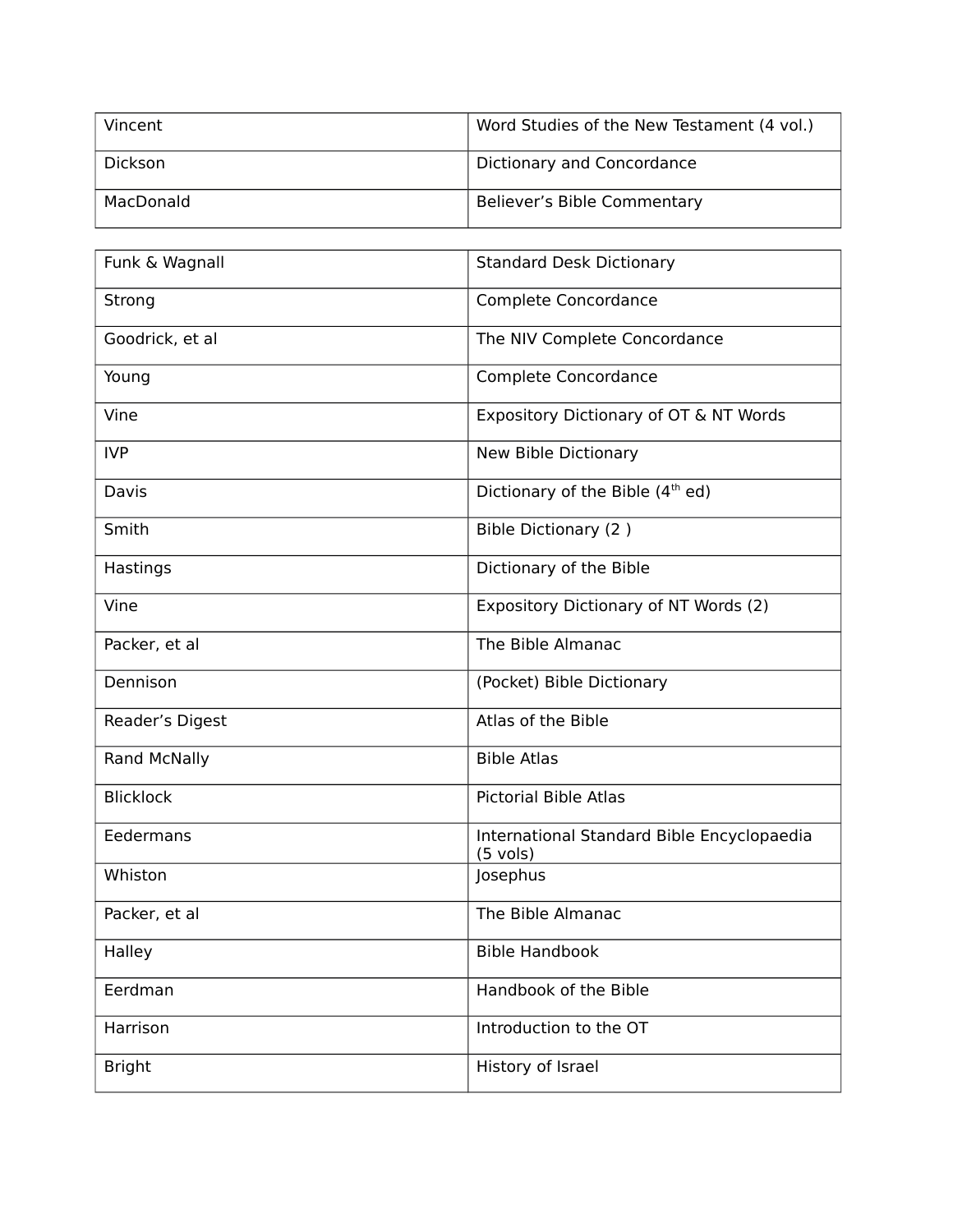| <b>Richards</b>  | International Children's Bible Handbook |
|------------------|-----------------------------------------|
| Reader's Digest  | Jesus and His Times                     |
| Rice             | <b>Icons</b>                            |
| Dougherty, et al | Battles of the Bible                    |

# **Commentaries (as arranged)**

| Zondervan         | The Expositor's Bible Commentary (Vol. 1-12)           |
|-------------------|--------------------------------------------------------|
| Meyer             | Joshua                                                 |
| Schaeffer         | Joshua and Flow of Biblical History                    |
| <b>Bruce</b>      | New Testament History                                  |
| Edersheim         | The Life & Times of Jesus the Messiah (2 vol.)         |
|                   | Preacher's Complete Homoletic Commentary<br>$(9$ vol.) |
| Fee               | Philippians                                            |
| Guthrie           | <b>Hebrews: NIV Application Commentary</b>             |
| Throckmorton, Jr. | <b>Gospel Parallels</b>                                |
|                   | Tyndale Commentaries (New Testament) (17<br>vol.)      |
|                   | Da Good Nyews (Gullah NT)                              |
|                   | Learn NT Greek                                         |
|                   | Internlinear Greek-English New Testament               |
|                   | Living Word Commentary (19 vol.)                       |
|                   | Gospel Advocate's Commentaries (13 vol.)               |
| Love              | Matthew: Finding Treasure New and Old                  |
|                   | Matthew                                                |
| Holloway          | Matthew: Jesus is King                                 |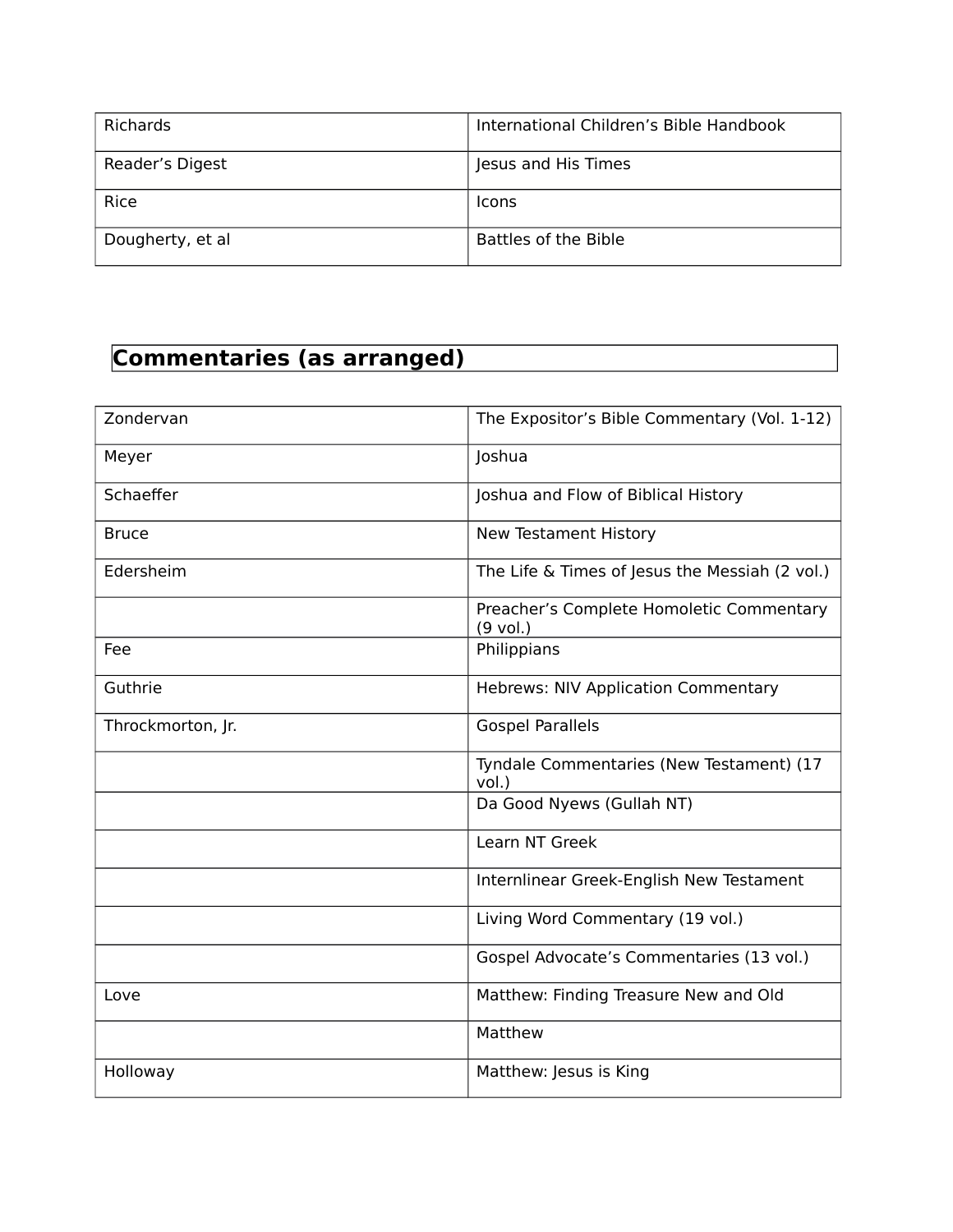| Zerr          | <b>Bible Commentary</b>             |
|---------------|-------------------------------------|
| Fleer & Bland | Preaching Mark's Unsettling Messiah |
| Morris        | Gospel According to John            |
| <b>Barnes</b> | New Testament Luke-John             |

| Erdman             | The Acts                                        |
|--------------------|-------------------------------------------------|
| McGarvey           | Acts, vol. 1                                    |
| Marshall           | Acts                                            |
| Nygren             | Commentary on Romans                            |
| McGuiggan          | <b>Book of Romans</b>                           |
| Bell               | <b>Studies in Romans</b>                        |
| Allen              | Survey of Romans                                |
| Moser              | <b>Gist of Romans</b>                           |
| Talbert            | <b>Reading Corinthians</b>                      |
| Soards             | 1 Corinthians                                   |
| Conybeare & Howson | Life and Epistles of St. Paul                   |
| Jones              | From Slavery to Sonship                         |
| Guthrie            | Galatians (New Century Bible Commentary)        |
| Tenney             | Galatians                                       |
| Jervis             | Galatians                                       |
| <b>Barclary</b>    | Letters to Galatians & Ephesians                |
| Lipscomb           | Epistles, Ephesians, Philippians & Colossians   |
| Milligan           | NT Commentary on Hebrews (2)                    |
| Jacoby             | Life to the Full (James, Peter, John, and Jude) |
| Roberts            | Commentary on James                             |
| <b>Brown</b>       | Timothy-James                                   |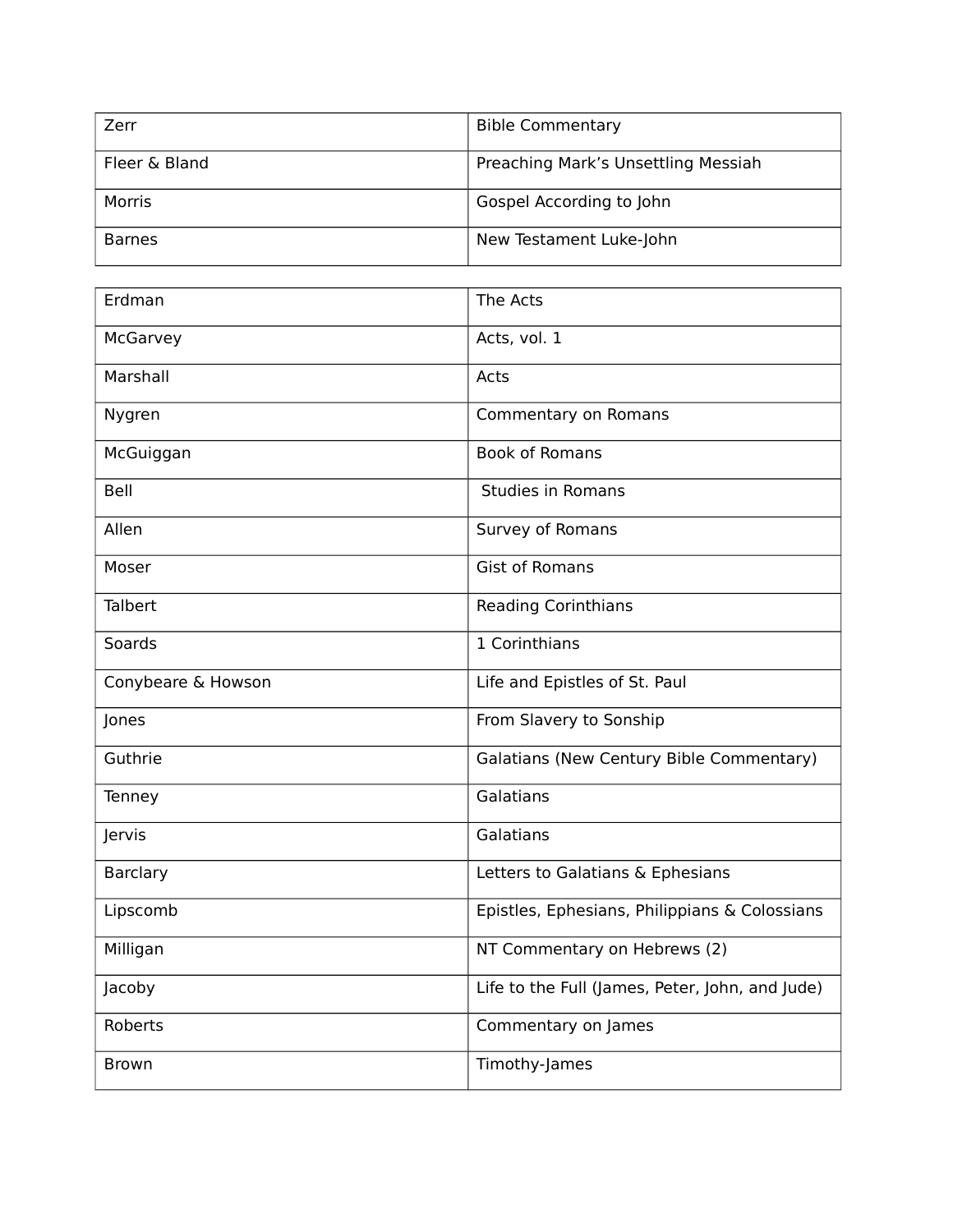| Barclary             | Letters of James and Peter                              |
|----------------------|---------------------------------------------------------|
| Kent                 | Faith that Works (James)                                |
| Caton                | James, Peter, John, and Jude                            |
| <b>Barnes</b>        | James-Jude                                              |
| <b>Hunds</b>         | Commentary on Revelation                                |
| Gregg                | Parallel Commentary: Revelation                         |
|                      | Biblical Illustrator (12 vol.)                          |
|                      | Ellicott's Commentary on Whole Bible (4 vol.)           |
| Funk & Wagnall       | Preacher's Complete Homiletic<br>Commentaries (21 vol.) |
| Rice                 | Verse by Verse Commentary: Genesis                      |
| <b>Neil</b>          | Harper's Bible Commentary                               |
| Eerdmans             | New Bible Commentary: Revised                           |
| Wenham, et al., eds. | New Bible Commentary                                    |
|                      | Clarke's Commentaries (6 vol.)                          |
| Beverley             | Christ & Islam                                          |
| Martin               | Layman's Bible Encyclopedia                             |
| <b>Tippens</b>       | That's Why We Sing                                      |

#### **Multi-media Resources**

**In addition to what is listed below, the collection also includes a wide variety of children's cassettes, audio cassettes from Jubilee in Nashville, and other materials suitable for individual or group study.**

| Reese      | Woman to Woman (16 hrs. tapes/instructional<br>sessions) |
|------------|----------------------------------------------------------|
| Beth Moore | A Heart Like His                                         |
|            | A Woman's Heart: God's Dwelling Place<br>leader kit      |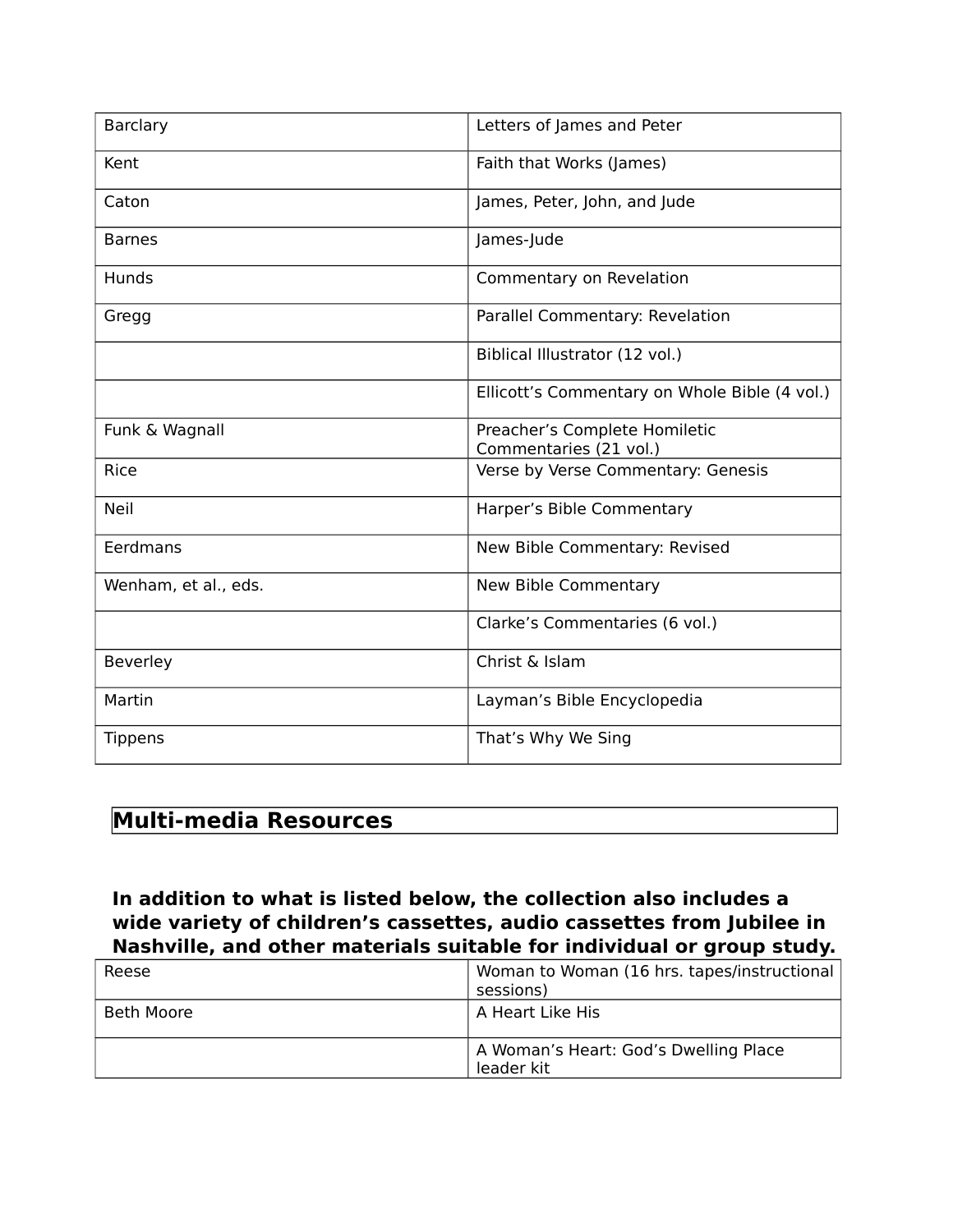|                     | Believing God leader kit                               |
|---------------------|--------------------------------------------------------|
|                     | <b>Breaking Free</b>                                   |
|                     | Here and NowThere and Then (Revelation)<br>+ leader bk |
|                     | Jesus the One and Only leader kit                      |
|                     | To Live Is Christ leader kit                           |
| <b>Hallel Music</b> | Songbook Vol. 7-12 (5 CD's)                            |
| Jones               | Marriage Matters (cassettes + workbook)                |

| Walling                           | 6 Little Habits That Destroy Families<br>(cassettes) |
|-----------------------------------|------------------------------------------------------|
|                                   | Whatever Happened to Hallelujah?                     |
| Way of Life                       | Taking Time for Marriage (cassette)                  |
| Family Dynamics Institute         | His Needs, Her Needs (cassettes)                     |
| Rogers                            | Man of His Word: wkbks, DVD, leader kit              |
| <b>Crown Financial Ministries</b> | Discovering God's WayMoney Video series              |
|                                   | Andy Griffith Show: Bible Study Series               |
| <b>Gateway Films</b>              | Trial and Testimony of Early Church<br>Curriculum    |
| Morley                            | Man in the Mirror                                    |
|                                   | Courageous feature film + leader guide               |
| McDowell                          | <b>Belief Matters</b>                                |
| McDowell & Day                    | How to Help Your Child Say "NO"                      |
| McDowell                          | No: The Positive Answer                              |
|                                   | The Revolt video series                              |
| Smalley                           | Love is a Decision                                   |
| Smalley                           | Loving Lasting Relationships                         |
| Swenson                           | Prescription for the Pain of Overloaded Lives        |
| Goetz Publishing Co               | Marketplace 29AD                                     |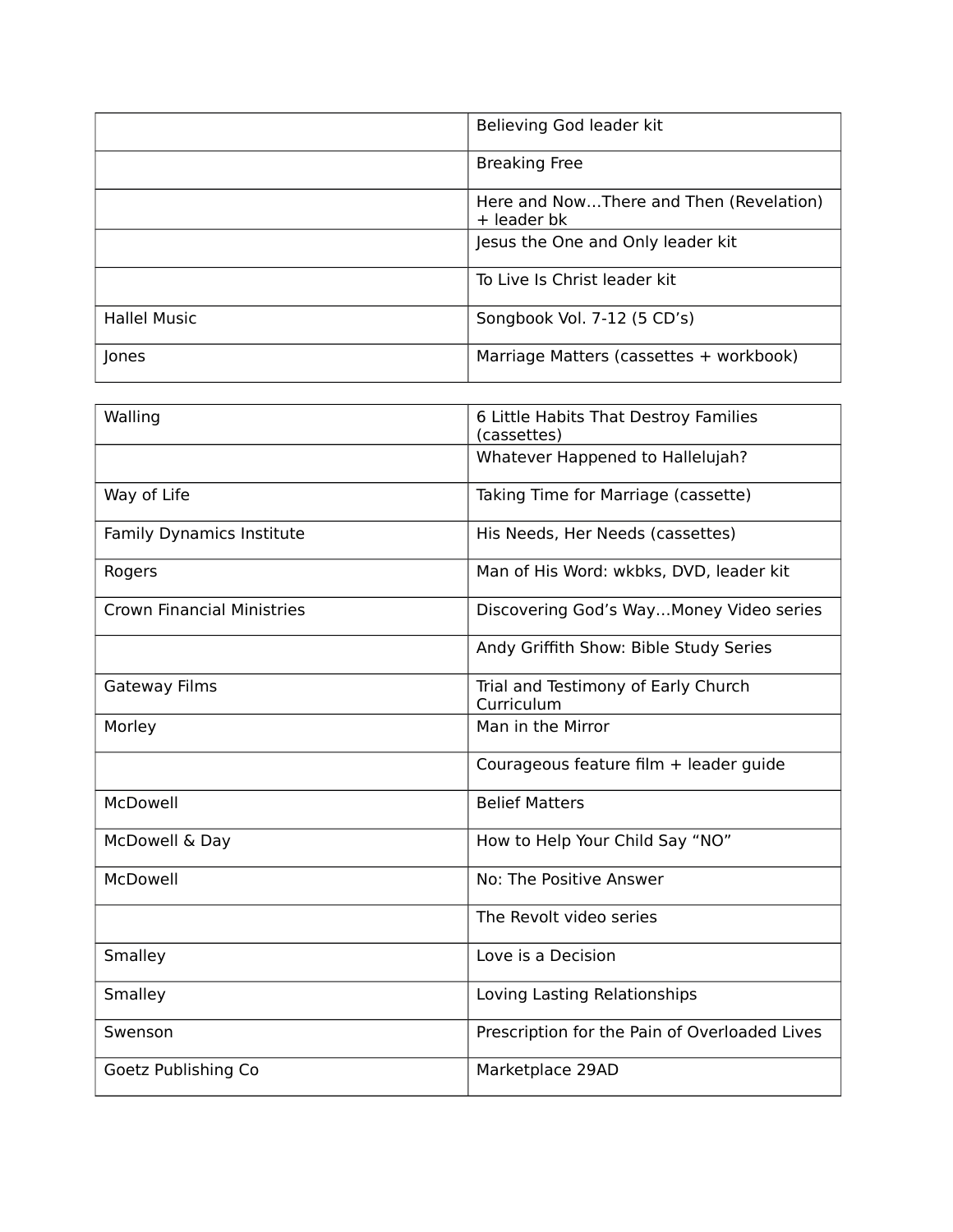| Lucado            | 3:16 (John) guide & DVDs                     |
|-------------------|----------------------------------------------|
| Woodroof & Gray   | Look at the Man study series                 |
| Hinkle & Woodroof | Among Friends book and leader guide          |
| Tate              | Habits of a Loving Heart                     |
| Tripp & Tripp     | The Case for Kids workbook, DVD              |
| Tyndale           | Live the Bible DVD/CD                        |
| Stenzel           | Sex & Love Relationships: leader/user guides |
| <b>Sites</b>      | Rock Music: What's It Saying? Cassette       |

| Moody Science Adventures      | 4 cassettes                                |
|-------------------------------|--------------------------------------------|
| Children's Video Series       | Creator's Kids (2 cassettes)               |
| Priority Publishing           | Parenting: Attitude of Heart (5 cassettes) |
| Jenkins                       | Positive Parenting                         |
| ZonderKids                    | Story Keepers (3 DVDs)                     |
| Music Video Loop              | MVL 72 DVD                                 |
| Moyer                         | Genesis: Parts 3, 4, and 5 (cassette)      |
|                               | Spirit Lifting Thoughts for You            |
| <b>Selected Feature Films</b> | Sodom & Gomorrah                           |
|                               | Samson & Delilah                           |
|                               | Samson & Delilah                           |
|                               | The Egyptian                               |
|                               | Joseph                                     |
|                               | The Tabernacle (interactive)               |
|                               | Prophets & Kings (vol. 2 only)             |
|                               | The Story                                  |
|                               | The Greatest Story Ever Told               |